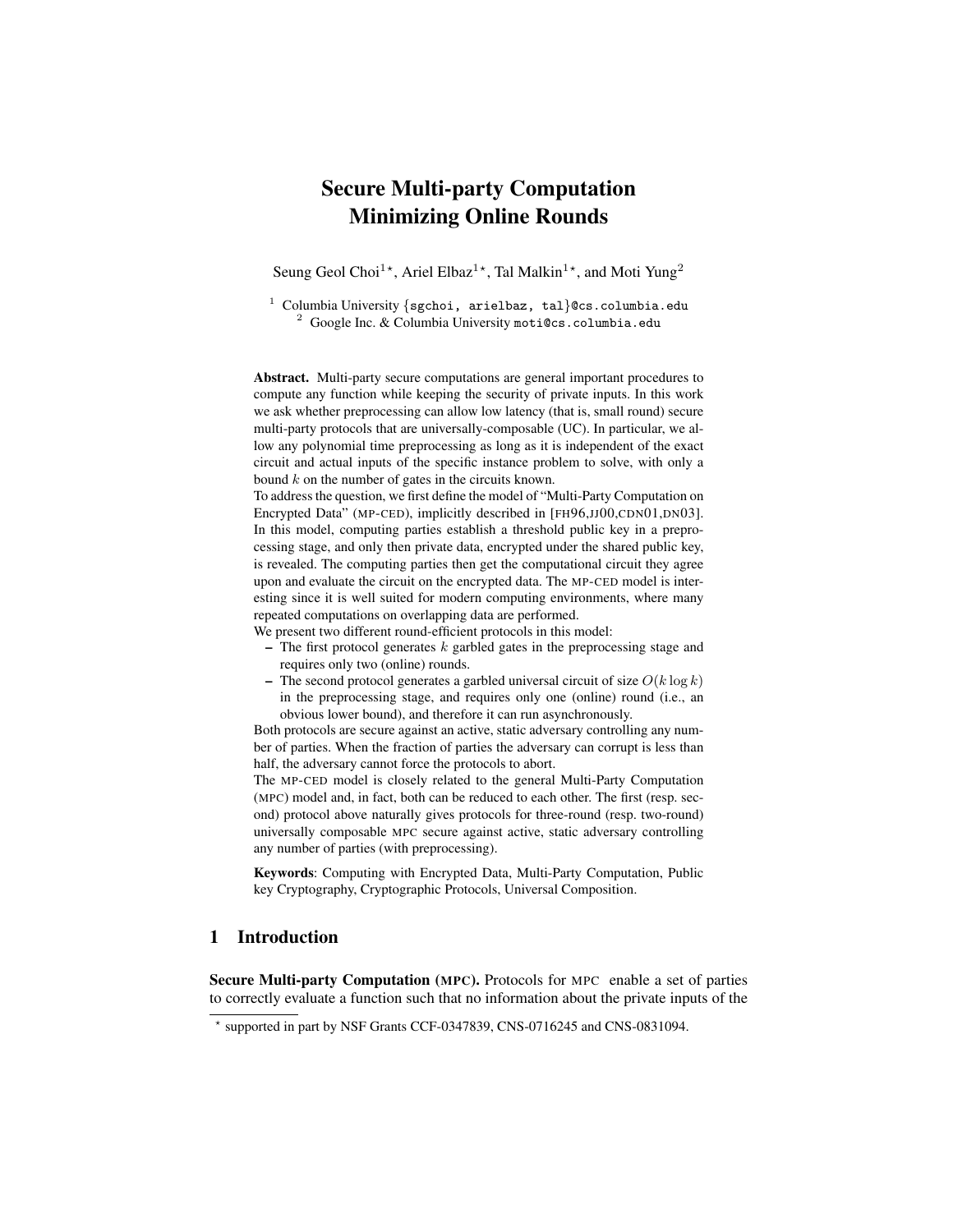parties is revealed, beyond what is leaked by the output of the function. This notion was first presented by Yao [Y86] for the two-party case, and by Goldreich et al. [GMW87] for the multi-party case. However, implementations for MPC are notoriously inefficient. Many protocols implementing them have delays associated with the depth of the circuit and even constant round protocols produce very long delays. The question that we want to settle in this work is whether one can use preprocessing computation in order to "be ready" once the inputs and the actual circuit (problem) to compute on are given. Note that the world of computing is transforming into "cloud services" where parties can "rent" computational resources. Thus, it may make sense to perform a lengthy preprocessing in the background, with no specific input and problem to solve in mind, just as a preparation. To this end cloud resources can be employed on behalf of users, and massive computations and communication can be performed. Then in the online stage once the input is given and the circuit determined, it can be performed much faster given the preprocessing. As long as at least one of the servers in the cloud is not corrupted, the correctness and privacy of the online stage computation is guaranteed.

We consider the following variation on secure multi-party computation, called *multiparty computing with encrypted data (*MP-CED*)*: (1) The computing parties publish a shared public key, and hold shares of the matching private key. (2) The parties also know some bound on the circuit size that they will be required to compute securely. The parties then perform a preprocessing stage. For this stage too, we may try to minimize the parties' work and computation rounds, but this is not the main goal, which is the efficiency of the on-line stage. (3) The input distribution is a database of encrypted data that can be published by many parties (not necessarily those taking part in the computation); i.e., think about the parties as a service (like the census bureau) computing on behalf of a larger population. (4) The concrete computation circuit (or circuits) is given, and the input to use from the database (their indices in the database) are determined. Then and only then (5) the parties are engaged in a short computation to achieve the task and produce the output while protecting the private data. Note that the input database may be reused for many computations.

We remark that our model is somewhat related to a multi-party extension of the model by Rivest, Adleman and Dertouzos [RAD78]. They put forth a scenario for secure computation over database of encrypted data, called *Computing with Encrypted Data* (CED). This model is highly attractive since it represents the case where a database is first collected and maintained and only later a computation on it is decided upon and executed (e.g., data mining and statistical database computation done over the encrypted database). We discuss the encrypted data model and the multi-party version here, and in fact show that MP-CED and MPC can be reduced to each other (shown in Section 3.3).

#### 1.1 Motivation

We consider protocols in the universal composability (UC) framework introduced by Canetti [C01]. UC secure protocols remain secure even when executed concurrently with arbitrary other protocols running in some larger network, and can be used as subroutines of larger protocols in a modular fashion.

Round-Efficient Protocols with Preprocessing. Round complexity is an important criterion for the efficiency of an MPC protocol. A long line of work, including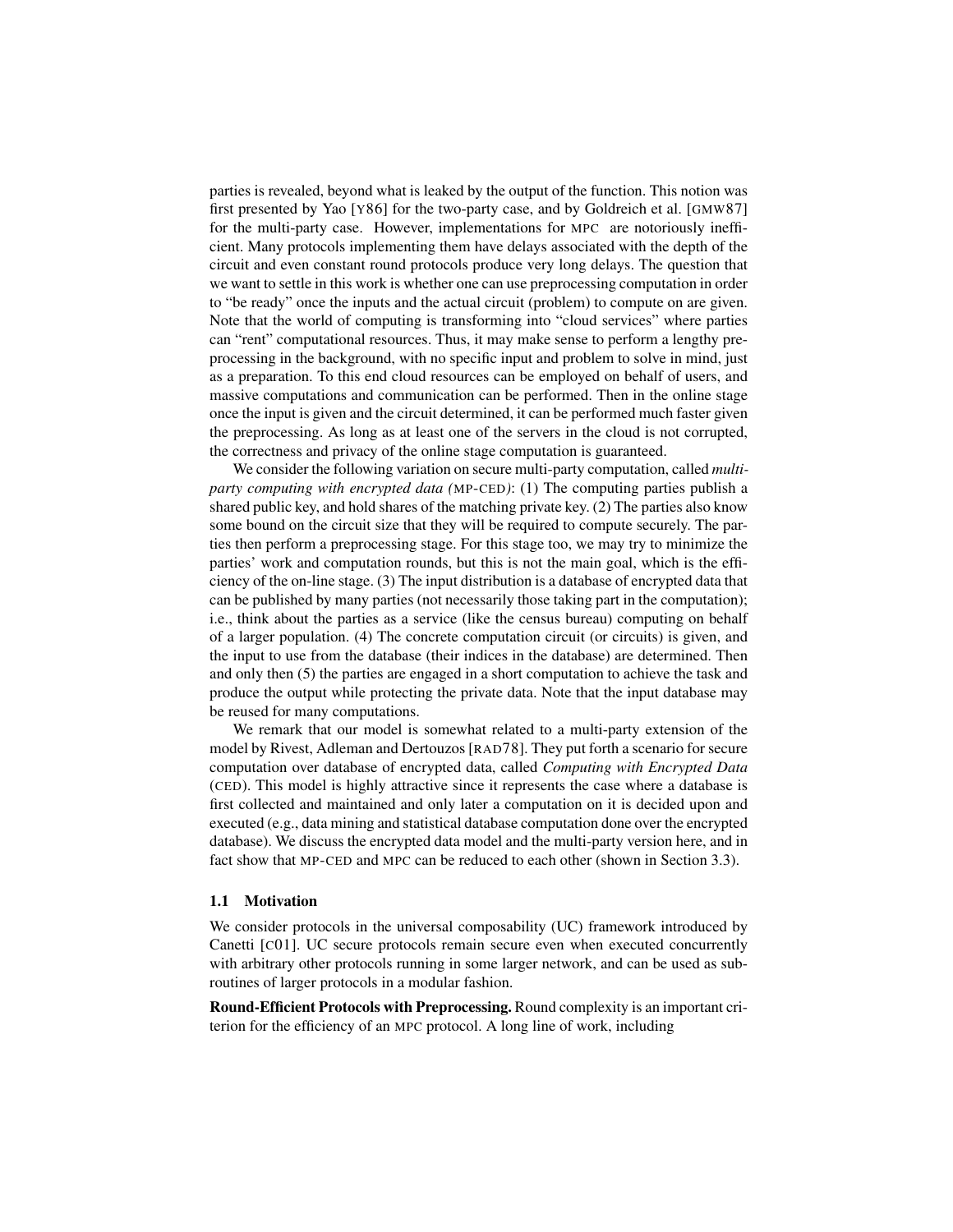[BMR90,IK00,GIKR01,DI05,DI06,DIK+08], focused on reducing both the round complexity and communication complexity.

Also, it is known that UC secure computation of general functions is not possible in the plain model in the case of honest minority. In particular, UC secure two-party computation of a wide class of functionalities was ruled out by [CF01,CKL03]. To circumvent these impossibility results, it is common to assume some pre-computation setup, and the most common assumption is that a common reference string (CRS) is made available to the parties before the computation. Canetti et al. [CLOS02] showed that (under suitable cryptographic assumptions) a CRS suffices for UC secure MPC of any well-formed functionality.

In our work, we consider stronger relaxation on the setup, called general preprocessing  $[DIO5]^3$ , in which the parties perform some work as long as it is independent of the inputs and the circuit for which the actual computation is to be done later. The main motivation for this model is to reduce the amount of work during the execution of the protocol beyond a preprocessing phase.

Considering the two aspects above, we ask the following natural question:

*Allowing any polynomial time preprocessing (in some input parameter) before the circuit (whose size is bound by the same input parameter) and the inputs are known, is there a very small constant round protocol?*

#### 1.2 Our Results

We address the aforementioned question affirmatively by constructing two different round-efficient protocols for MP-CED, which we call  $\mathcal{P}_1$  and  $\mathcal{P}_2$ . Both protocols can be naturally transformed into round-efficient protocols for MPC (c.f. Section 3.3). Each protocol has its own advantage depending on the following parameters:

- 1. round complexity in the online stage (our major concern),
- 2. round complexity in the preprocessing stage, and
- 3. the number of gates constructed throughout the protocol.

In terms of online round complexity, protocol  $P_1$  is "two rounds" whereas that of protocol  $P_2$  is "one round" (which is optimal, since even non-secure computation need to collect the data and it takes one round). There are some cases, however, in which the preprocessing round complexity of  $P_1$  is better, under some efficiency considerations. We use general constant-round MPC protocols [IPS08] for the preprocessing stage in  $\mathcal{P}_2$ , whereas in  $\mathcal{P}_1$  we can use the protocol given in Appendix A, which requires *exactly* 2n rounds. When n is small enough, preprocessing in  $P_1$  can be more round-efficient (when *n* is large, a general MPC protocol can be used in  $P_1$ , too). Also, the number of gates constructed in  $\mathcal{P}_2$  is larger than that in  $\mathcal{P}_1$ . To evaluate a circuit with up to k gates,  $P_1$  constructs k garbled gates in the preprocessing stage, as explained below. In contrast,  $P_2$  generates a universal circuit [V76] in the preprocessing stage, which is later

<sup>&</sup>lt;sup>3</sup> Preprocessing in [DI05] is independent only of the inputs (it depends on the circuit to be evaluated), whereas we require preprocessing to be independent both of the circuit and of the inputs.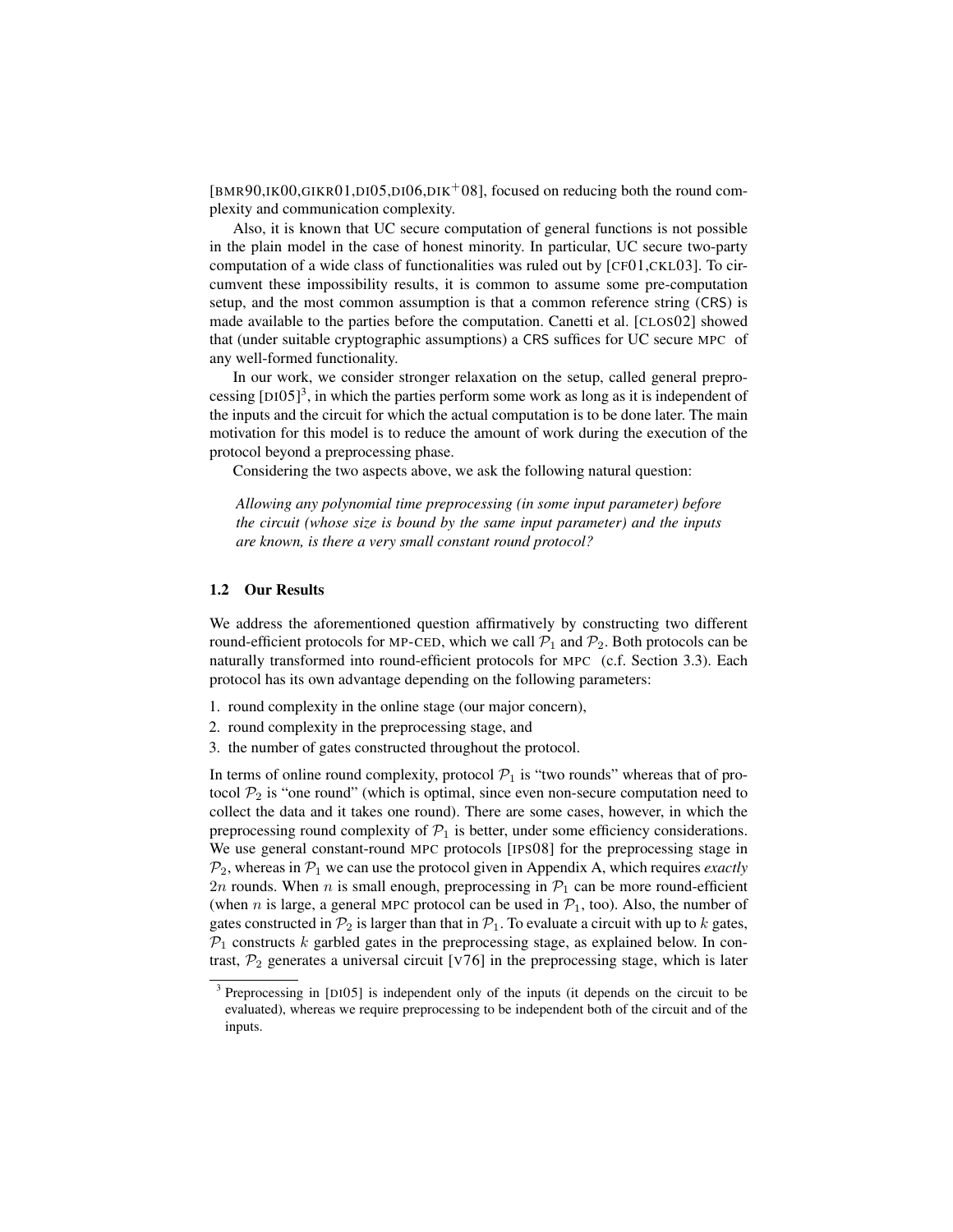used (in the online stage) to evaluate a given circuit. The smallest known universal circuit that can evaluate a circuit with  $k$  gates has  $O(k \log k)$  gates [KS08]. We overview the two protocols in the following.

*First Protocol* ( $P_1$ ). In a big picture, we follow the framework of Yao's garbled circuit technique. However, the main difference is that, in our protocol, garbling is done *on the individual gate level* so that this procedure can be executed in the preprocessing level independently of the circuit to be given and computed later. In the online stage, construction of wires between gates according to the given circuit is performed.

– In the preprocessing stage, the parties generate a 'garbled' truth table for each individual gate. Truth tables are for NAND gates, and they have four rows and three columns – left-input, right-input, and output. Each row is randomly shuffled, and each element is an encryption of Boolean value. We emphasize that no party knows anything more than the fact that it's a randomly shuffled encrypted table for NAND.

In addition, a fresh pair of public key and (encrypted) private key is generated for each row. This key is used for constructing encrypted wiring information in the online stage, when the circuit is given.

– In the online stage, given the encrypted data and a circuit, the computing parties 'connect' truth tables by adding *wiring information*. The wiring information tells, given two tables  $T_{pred}$ ,  $T_{succ}$  according to the topology of the circuit, which row of  $T_{pred}$ 's output column is equal to which row of  $T_{succ}$ 's input column. We note that this information should be carefully revealed; otherwise, the adversary may try computing different rows of the truth tables using the wirings, and may learn more than is allowed. In fact, during the computation (online stage), exactly one row's wirings for each table should be revealed.

To enable such wirings we introduce *Multi-Party Conditional Oblivious Decryption Exposure (*M-CODE*)* (in Section 2), which is a multi-party extension to the CODE functionality, introduced in  $[CEJ^+07]$  for the two party case. M-CODE assumes a group of parties share a secret key  $x$  of a public key  $y$ . Three ciphertexts  $c_{out}, c_{in}, c_{key}$  — all encrypted under  $y$  — and a new public key  $z$  are given as input. For  $\ell \in \{out, in, key\}$ , let  $m_{\ell}$  be the plaintext encrypted in  $c_{\ell}$ . If  $m_{out}$  equals  $m_{in}$ , M-CODE outputs  $E_z(m_{key})$ . Otherwise, M-CODE chooses a random value r and outputs  $E_z(r)$ . The computing parties use M-CODE such that, for each row of a truth table, the three ciphertexts of the M-CODE are (1) output value of the previous table (2) the input value of this row and (3) the secret key for this row. We refer the reader to Section 3.1 for more details.

With two round implementation of M-CODE for ElGamal encryption, we obtain a two-round protocol for MP-CED and a three-round protocol for MPC.

**Theorem 1.** Assuming the DDH assumption holds, protocol  $P_1$  is a two-round UC *secure protocol for* MP-CED *in the*  $\mathcal{F}_{zk}$  *hybrid* — and, *thereby three-round UC secure protocol for* MPC *in the*  $\mathcal{F}_{zk}$  *hybrid in the general preprocessing model* — *against an active and static adversary as long as at most* t < n *computing parties are corrupted.*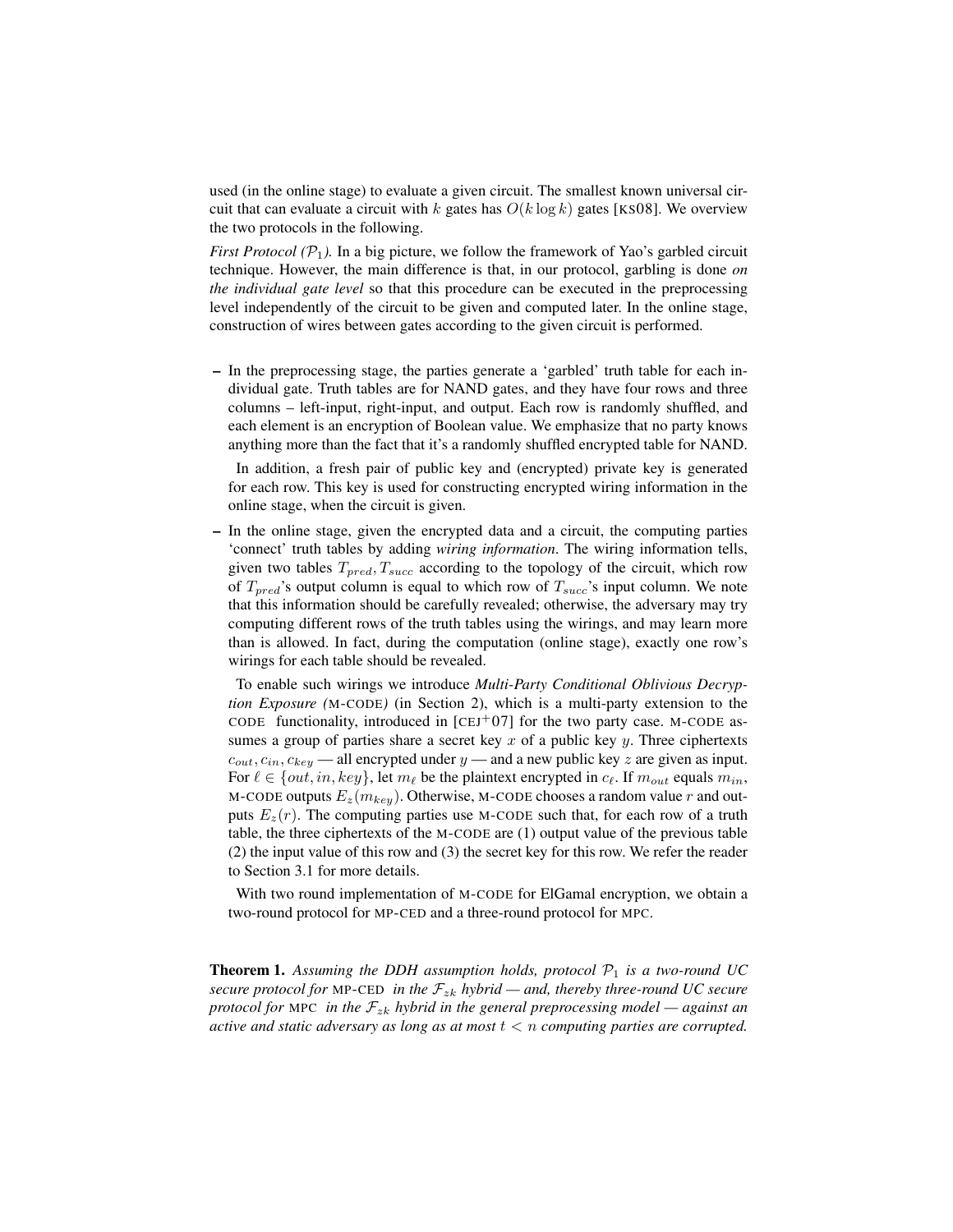*The protocols manipulate linear number of gates in the circuit size. Furthermore, if*  $t < n/2$  parties are corrupted,  $P_1$  is robust against abort.<sup>4</sup>

*Second Protocol (P<sub>2</sub>).* Protocol  $P_2$  follows Yao's garbled technique more closely than  $P_1$ . However, the circuit that is to be garbled is a universal circuit [V76,KS08] to maintain independence of the circuit to be given. Optimal round complexity in the online stage is achieved by putting a simple constraint on the input-layer labels in the garbled circuit and by employing the multiplicative homomorphism of ElGamal encryption. As in the first protocol, a group of parties share a secret key  $x$  of a public key  $y$ .

- In the preprocessing stage, the parties generate a garbled circuit [Y86] of a universal circuit  $C_U$ , with some special restrictions on keys of input wires. In the garbled circuit  $C_U$ , there are two keys  $w_0^i$  and  $w_1^i$  for each wire  $i$ , where  $w_b^i$  corresponds to the wire carrying bit  $b$  (see Section 3.2 for more detail). The special restriction on input wires is that  $w_1^i/w_0^i = h$  for a random global value h unknown to any party. The two keys can be constructed by picking  $w_0^i$  uniformly at random and letting  $w_1^i = h \cdot w_0^i$ . In addition to the garbled circuit of  $C_U$ , the following encryptions are generated: (1) the encryption  $E_y(h)$  and (2)  $E_y(w_0^i)$  for each input wire *i*. Construction of a garbled circuit along with aforementioned encryptions — i.e.,  $E_y(h)$  and  $E_y(w_0^i)$ 's — can be performed using a constant-round UC secure protocols for general MPC [KOS03,IPS08]. Input contribution of a bit 0 is done by  $E_y(h^0)$ , and for a bit 1, re-encrypted  $E_y(h^1)$  is used via homomorphism.
- In the online stage, for each input wire  $i$  where a bit  $b$  is the contributed input for the wire, computing parties obtain  $w_b^i$ . The encryption  $E_y(w_b^i)$  can be obtained via homomorphism given the encrypted input  $c_i = E_y(h^b)$ , giving  $E_y(w_0^i) \cdot c_i =$  $E_y(w_0^i h^b) = E_y(w_b^i)$ , since  $w_1^i = h \cdot w_0^i$ . Now parties obtains the key  $w_b^i$  for each input wire  $i$  using threshold decryption and can locally evaluate the garbled circuit. Note that  $w_b^i$  does not leak any information on b since it's randomly distributed (with  $w_{1-b}^i$  hidden).

**Theorem 2.** Assuming the DDH assumption holds, protocol  $P_2$  is a one-round UC *secure protocol for* MP-CED *in the*  $\mathcal{F}_{zk}$  *hybrid – and, thereby two-round UC secure protocol for* MPC *in the*  $\mathcal{F}_{z_k}$  *hybrid in the general preprocessing model – against an active and static adversary as long as at most* t < n *computing parties are corrupted. The protocol processes*  $k \log k$  *gates where*  $k$  *is the circuit size. Furthermore, if*  $t < n/2$ *parties are corrupted,*  $P_2$  *is robust against abort.* 

## 1.3 Related Work

Round Complexity. Beaver et al. [BMR90] showed the first MPC protocol that required constant (but large) number of rounds, and Damgård and Ishai [DI05] presented the first adaptively UC secure protocol that achieves two rounds in the (linear) preprocessing model when the number of malicious parties  $t < n/5$  and some higher constant rounds

<sup>&</sup>lt;sup>4</sup> Instantiation of protocol  $\mathcal{P}_1$  (in particular, key setup in the preprocessing) is parameterized by t. Therefore protocol  $P_1$  is not a 'best-of-both-worlds' protocol [IKLP06]. This is true of  $P_2$ , too.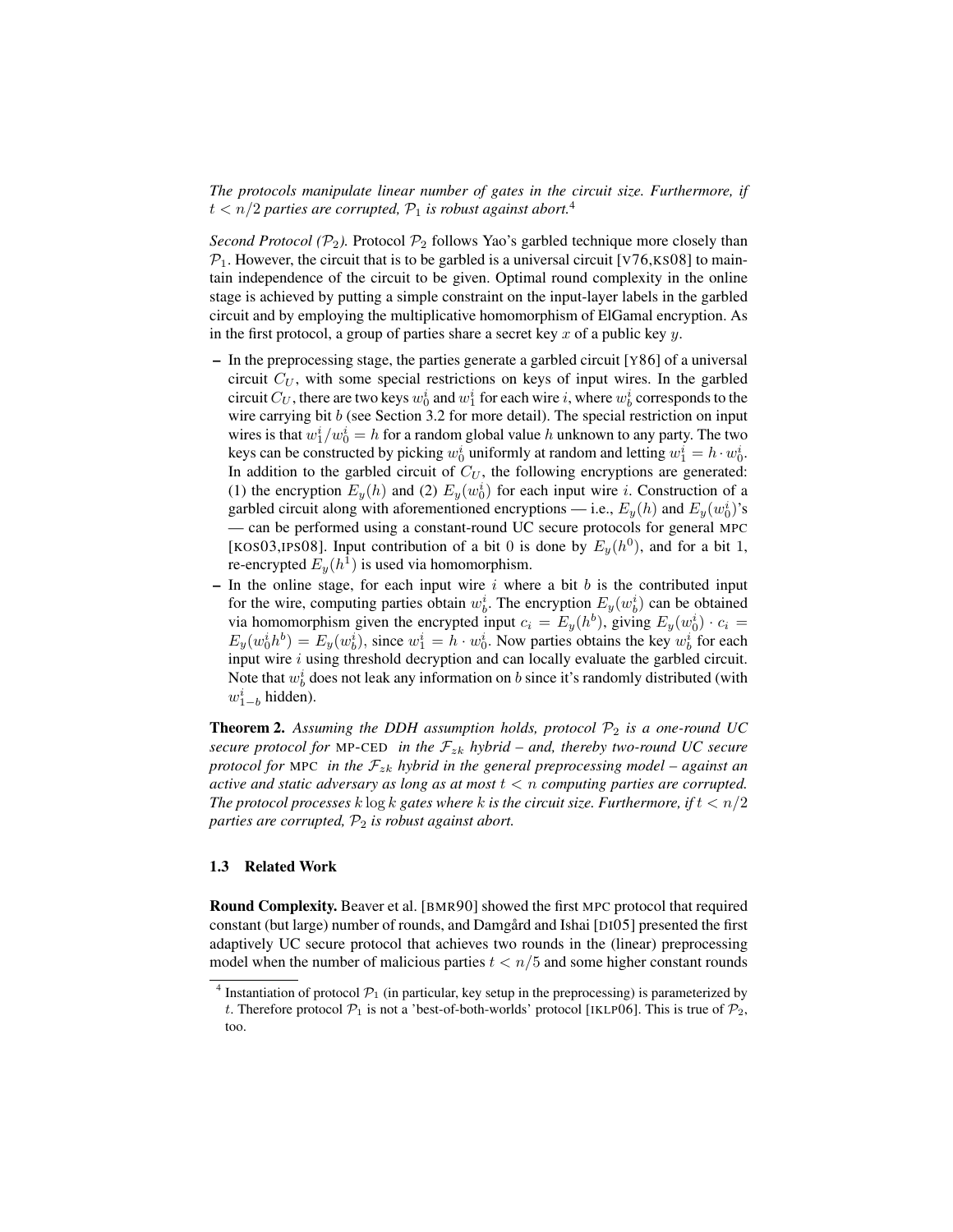when  $t < n/2$ . Recently, Ishai et al. constructed UC secure protocol with malicious majority in the OT hybrid model running in (large) constant rounds [IPS08] (see Fig 1).

For the two-party setting, which is a special case of MPC, Katz and Ostrovsky [KO04] showed that it's impossible to construct a secure protocol running in four rounds using enhanced trapdoor permutation (eTDP) or homomorphic encryption in a blackbox manner in the plain model, and they constructed a five-round protocol. To overcome this lower bound, Horvitz and Katz [HK07] used CRS to construct a UC secure two-party protocol in two rounds. Nielsen and Orlandi [?] gave a two party protocol using a cut-and-choose approach. In a big picture, their idea is somewhat similar to ours: after many garbled gates are generated, they are connected to each other according to the circuit to be evaluated.

In the (non-UC) stand-alone setting, the work of [IK00,AIK05] gave a general non-interactive reduction of any  $n$ -party functionality computed by a polynomial size Boolean circuit into a (possibly randomized) functionality of degree-3 over  $GF(2)$ . Combining this reduction with any secure protocol with malicious majority (for example, [GMW87]) leads to round-efficient protocols in the stand-alone setting.

MP-CED. Some nontrivial instantiations for CED were shown, originating with Sander et al. [SYY99], who gave a protocol for circuits in  $NC<sup>1</sup>$ . Beaver [B00] extended this result to accommodate any function in NLOGSPACE [BL96]. Recently, Gentry presented a construction for any polynomial size circuit by showing doubly-homomorphic encryption scheme from ideal lattices [G09], however it is not yet clear if this can give efficient protocols for MP-CED (see discussion in Section 3.3).

MP-CED was also considered by Franklin and Haber [FH96] and the subsequent works [JJ00,CDN01,DN03]. In their works, after a threshold encryption key is established, each party broadcasts the encryption of its input, and the parties evaluate the circuit on the encrypted data. However, they do not explicitly treat the setting as a unique model for MP-CED, with a specific setup state that is independent of the inputs and the circuits to be computed, and do not consider *input separation* – inputs can be contributed by parties that do not take part in the computation. Note that all these previous works in the model dealt with the two party case, which we extend herein to the multi-party case.

The protocol given by Cramer et al. [CDN01] computes an arithmetic circuit and achieves security in the case of honest majority, but the number of rounds is linear in the depth of the circuit. A UC adaptively secure protocol with the same round complexity was given by [DN03]. Jackobson and Juels [JJ00] use mix-and-match approach to compute on encrypted data, but their approach requires even more rounds (linear in the sum of the depth of the circuit and the number of parties). Figure 1 lists these previous works, in some relations to our protocols (while concentrating on on-line rounds, and omitting some of the advantages our results has beyond the table).

# 2 Preliminaries

For any integer t, let  $[t] = \{0, 1, \ldots, t-1\}$ . Let k be a security parameter. We choose a cyclic group  $\mathcal{G}_{g}^{q}$  of order  $q \approx 2^{k}$  with a generator g where the DDH problem [DH76] is hard. For example,  $\mathcal{G}_{g}^{q}$  can be a subgroup of order q of a multiplicative group  $Z_{p}^{*}$  for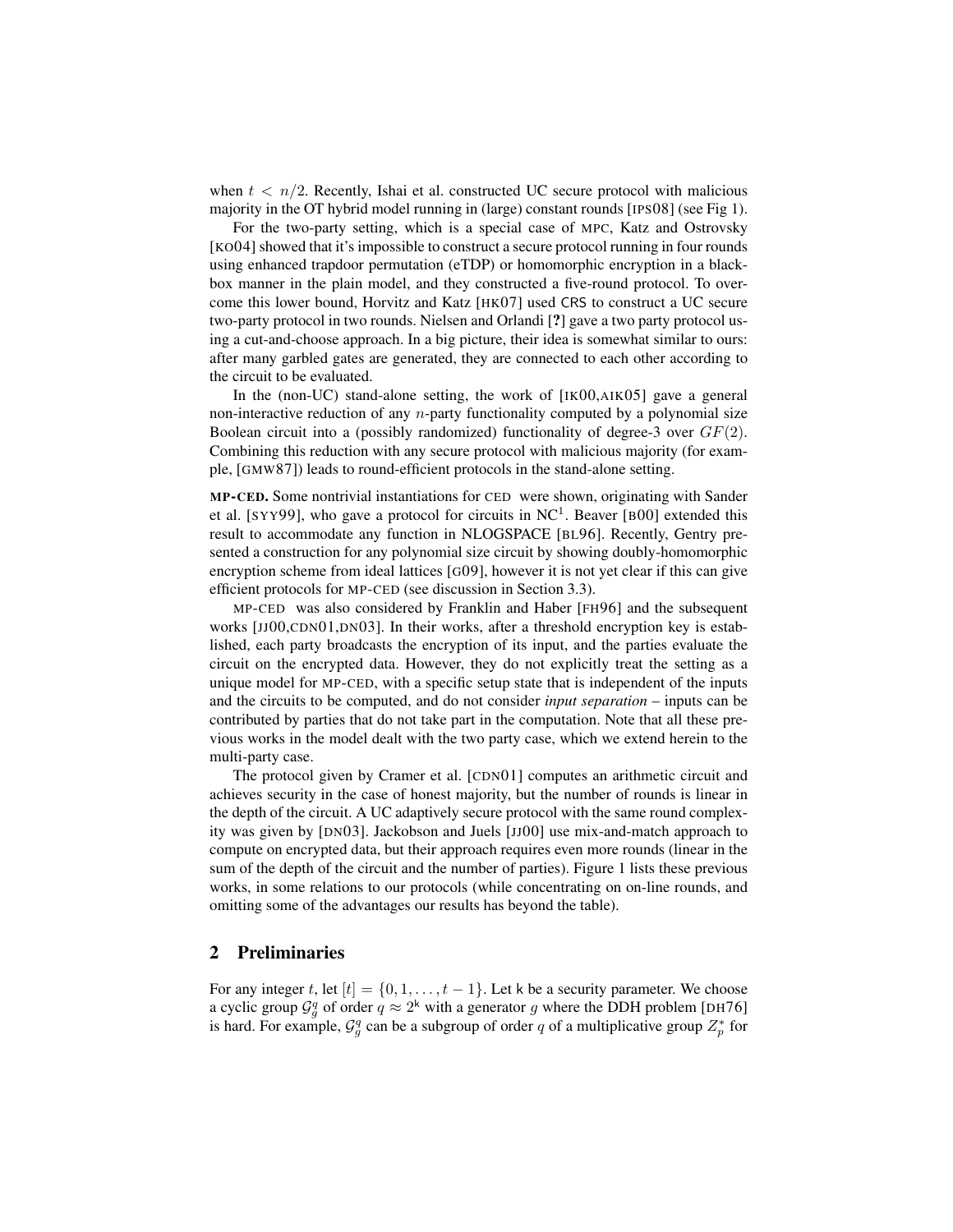| $ circuit $ rounds $ security $<br>$\sharp$ corr<br>MPC<br>[KOS03]<br>O(1)<br>В<br>St<br>t < n<br>[D105]<br> t < n/5 <br>Ad<br>B<br>2<br>[D105,D106]<br> t < n/2 <br>O(1)<br>Ad<br>B<br>[ $DIK$ <sup>+</sup> 08]<br> t < n/2 <br>O(1)<br>Ad<br>B<br>[IPS08]<br>O(1)<br>Ad<br>t < n<br>B<br>B<br>$\mathcal{P}_1$<br>St<br>t < n<br>3<br>В<br>t < n<br>St<br>$\mathcal{P}_{2}$ |            |  |  |  |  |
|------------------------------------------------------------------------------------------------------------------------------------------------------------------------------------------------------------------------------------------------------------------------------------------------------------------------------------------------------------------------------|------------|--|--|--|--|
|                                                                                                                                                                                                                                                                                                                                                                              |            |  |  |  |  |
|                                                                                                                                                                                                                                                                                                                                                                              | $MP-$      |  |  |  |  |
|                                                                                                                                                                                                                                                                                                                                                                              | [CDN]      |  |  |  |  |
|                                                                                                                                                                                                                                                                                                                                                                              | [JJC       |  |  |  |  |
|                                                                                                                                                                                                                                                                                                                                                                              | <b>DN</b>  |  |  |  |  |
|                                                                                                                                                                                                                                                                                                                                                                              | ${\cal P}$ |  |  |  |  |
|                                                                                                                                                                                                                                                                                                                                                                              | ${\cal P}$ |  |  |  |  |
|                                                                                                                                                                                                                                                                                                                                                                              |            |  |  |  |  |

|  | $MP$ -CED $  $ circuit $  $ rounds |    |                               | security                   | $t$ corr               |
|--|------------------------------------|----|-------------------------------|----------------------------|------------------------|
|  | [CDN01]                            | Ar | O(d)                          |                            | $ $ SA, St $ t < n/2 $ |
|  | [ <sub>J</sub> 00]                 | B  | $ O(n+d) $ SA, St $ t < n/2 $ |                            |                        |
|  | [ $DN03$ ]                         | Ar | O(d)                          |                            | UC, Ad t < n/2         |
|  | $\mathcal{P}_1$                    | B. |                               | UC, St $\vert t \vert < n$ |                        |
|  | $\mathcal{P}\circ$                 | R  |                               | UC, St                     | t < n                  |
|  |                                    |    |                               |                            |                        |

 $\sharp$ corr = number of corrupted parties, B = Boolean, Ar = Arithmetic, St = static, Ad = adaptive,  $SA = stand-alone$ 

Fig. 1: UC Secure Constant-Round MPC Protocols (Left) and MP-CED Protocols (Right). We denote by d the depth of a given circuit, by n the number of parties, and by t the number of corrupted parties.  $\mathcal{P}_1$  and  $\mathcal{P}_2$  denote the protocols proposed here. Here the column 'rounds' means the number of rounds in the online stage.

a safe prime  $p = 2q + 1$ , i.e.,  $\mathcal{G}_{g}^{q} = \{g^{0}, g^{1}, \ldots, g^{q-1}\}\pmod{p}$ . We assume  $\mathcal{G}_{g}^{q}$  is known in advance.

ElGamal Encryption. ElGamal encryption [E85] is semantically secure under the DDH assumption over  $\mathcal{G}_{g}^{q}$  [TY98]. *The key generation algorithm* generates a public/secret key pair  $(y, x)$  where  $x \in_R [q]$  and  $y = g^x$ . *Encryption* of a message  $m \in \mathcal{G}_g^q$  under a public key y, denoted by  $E_y(m)$ , is  $(g^r, my^r)$  where  $r \in_R [q]$ . *Decryption* of a ciphertext  $c = (\alpha, \beta)$  with the secret key x, denoted by  $D_x(c)$ , is  $\beta/\alpha^x$ .

*Homomorphism.* Multiplication of two ciphertexts  $E_y(m_1) = (g^{r_1}, m_1y^{r_1})$  and  $E_y(m_2) =$  $(g^{r_2}, m_2y^{r_2})$  is defined as  $(g^{r_1+r_2}, m_1m_2y^{r_1+r_2})$ , which shows the homomorphism of ElGamal encryption (i.e.,  $E_y(m_1) \cdot E_y(m_2) = E_y(m_1 \cdot m_2)$ ). In addition, encryption keys are also homomorphic in the sense that given key pairs  $\{(y_i = g^{x_i}, x_i)\}_i$ , the pair  $(\prod_i y_i, \sum_i x_i)$  is a valid key pair. When two ciphertexts encrypt the same message, we denote  $c_1 \equiv c_2$ .

Zero-Knowledge Proofs of Knowledge (ZK-PoK). A proof of knowledge is a proof for a relation  $R$ , in which the prover convinces the verifier that an instance is in the language, and also that *the prover knows a witness for this instance*. We will use standard notation to denote proofs of knowledge related to discrete log. For example,  $PK{b: a = g<sup>b</sup>}$  denotes a proof of knowledge where the prover convinces the verifier that she knows the value of b, such that  $a = g<sup>b</sup>$ , when a is known to both.

In the common reference string (CRS) model, we can use non-interactive zeroknowledge proofs (NIZK) due to De Santis et al.  $[SCO<sup>+</sup>01]$  (see the discussion in [CLOS02, Section 6]) which is UC-secure [C01]. In the random oracle model (ROM), the above proof systems can be efficient NIZK using the standard Fiat-Shamir technique [FS86] combined with OR proofs of  $\Sigma$ -protocols [CDS94].

Secret Sharing [S79,F87]. A secret sharing scheme allows a secret  $s \in [q]$  to be shared among *n* parties, such that a threshold of  $t + 1$  parties can recover the secret, whereas any smaller set of parties can not learn anything about the secret. In Shamir's secret sharing scheme, the shares are values of a degree- $t$  polynomial, and the secret is the free coefficient of the polynomial.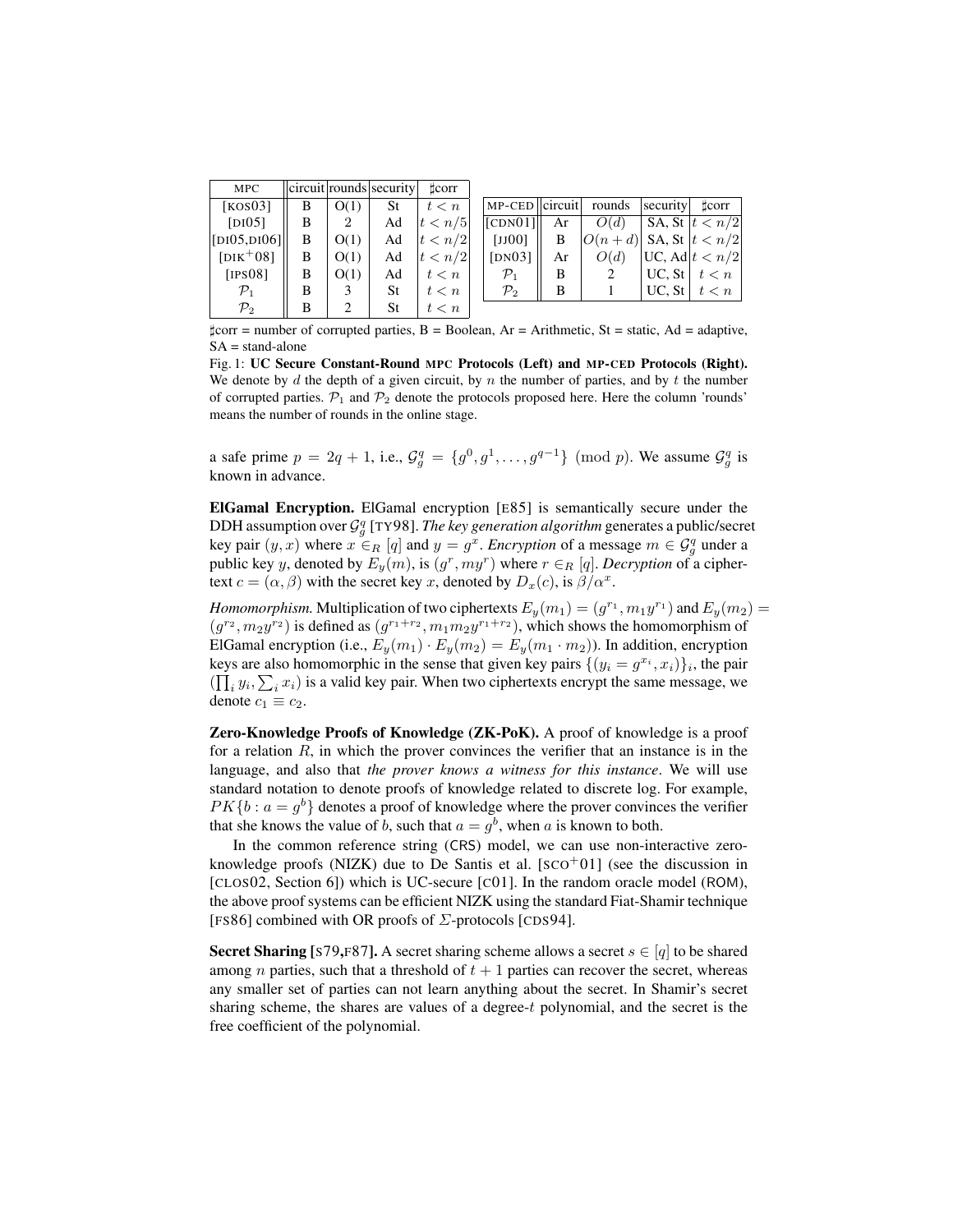We show below how the parties can share and recover the secret s. Moreover, the parties may choose to recover  $d^s$  for some  $d \in \mathcal{G}_g^q$ , or an ElGamal encryption of  $d^s$ (without learning anything about the secret s).

- *Sharing:* A dealer chooses at random a degree t polynomial  $Q(x) := s + a_1x + \cdots$  $a_t x^t$ , where the free coefficient is the secret s. The share of party  $P_i$  is  $s_i = Q(i)$ .
- *Recovering s*: Let *T* be a set of  $t + 1$  parties. They evaluate  $Q'(0) = \sum_{i \in T} s_i L_i(0)$ to recover s, where  $L_i$  is a Lagrangian on the points in  $T^{\,5}$ .
- *Recovering an exponentiation*  $d^s$ : Similar to above, the parties can evaluate  $d^s$  =  $d^{Q'(0)} = d^{\sum_{i \in T} s_i L_i(0)} = \prod_{i \in T} d^{s_i L_i(0)}$ , using only  $\{d^{s_i}\}_{i \in T}$ .
- *Recovering*  $E_y(d^s)$ : Using multiplicative homomorphism of ElGamal, the parties evaluate  $E_y(d^s) = E_y(d^{Q'(0)}) = \prod_{i \in T} E_y(d^{s_i L_i(0)}) = \prod_{i \in T} E_y(d^{s_i})^{L_i(0)}$ , using only  $\{E_y(d^{s_i})\}_{i\in T}$ .

Multi-party Conditional Oblivious Decryption Exposure (M-CODE). We introduce *Multi-Party Conditional Oblivious Decryption Exposure (*M-CODE*)*. M-CODE assumes a group of parties share a secret key x of a public key y. Three ciphertexts  $c_{out}, c_{in}, c_{kev}$ — all encrypted under y — and a new public key z are given as input. For  $\ell \in$ {*out, in, key*}, let  $m_\ell$  be the plaintext encrypted in  $c_\ell$ . If  $m_{out}$  equals  $m_{in}$ , M-CODE outputs  $E_z(m_{key})$ . Otherwise, M-CODE chooses a random value r and outputs  $E_z(r)$ . A variant of this functionality for the two party case was initially introduced by  $[CEJ^+07]$ . The intuitive idea is to generate a ciphertext that encrypts  $m_{key}$  multiplied by  $(m_{out}/m_{in})^r$ for a random r. If  $m_{in} = m_{out}$ , then the output would be  $m_{key}$ . We assume party  $P_i$ has  $x_i$ , all the parties know  $c_{out}, c_{in}, c_{key}, z, (y, y_1 = g^{x_1}, \ldots, y_n = g^{x_n})$ , and let  $c_{out} = E_y(m_{out}) = (\alpha, \beta), c_{in} = E_y(m_{in}) = (\gamma, \delta), c_{key} = E_y(m_{key}) = (\lambda, \mu).$  The protocol for M-CODE proceeds as follows:

- 1. Each party  $P_i$  chooses  $e_i \in_R [q]$ , and computes  $\epsilon_i = (\alpha/\gamma)^{e_i}$ ,  $\zeta_i = (\beta/\delta)^{e_i}$ ,  $\pi_i =$  $PK\{e_i : \epsilon_i = (\alpha/\gamma)^{e_i}$ , and  $\zeta_i = (\beta/\delta)^{e_i} \}$ ,, and broadcasts  $(\epsilon_i, \zeta_i, \pi_i)$ .
- 2. Let  $\epsilon = \prod_{i \in S_1} \epsilon_i$  and  $\zeta = \prod_{i \in S_1} \zeta_i$  where  $S_1$  is the set of parties which sent valid messages. Each party  $P_i$  chooses  $r_i$  randomly and computes  $d_i = (d_{i1}, d_{i2}) =$  $E_z\left((\epsilon\lambda)^{x_i}\right)$  and  $\psi_i=PK\Big\{(r_i,x_i)\;:\;d_{i1}=g^{r_i}\;,\;d_{i2}=z^{r_i}(\epsilon\lambda)^{x_i}\;,\;y_i=g^{x_i}\Big\},$ and broadcasts  $(d_i, \psi_i)$ .
- 3. Let  $S_2$  be the set of parties that sent valid messages in steps 1 & 2. If  $|S_2| \leq t$ , then the protocol aborts. Each party  $P_i$ , using the homomorphic multiplication, computes  $d = (d_1, d_2) = E_z((\epsilon \lambda)^x) = \prod_{j \in S_2} d_j^{L_j(0)}$  where  $L_j(\cdot)$  is a Lagrangian on the indices in  $S_2$ .  $P_i$  uses homomorphic operations to compute  $E_z(m_{key}^*)$  =  $(1/d_1, \zeta \mu/d_2)$ , which is

$$
E_z(\zeta\mu/(\epsilon\lambda)^x) = E_z\left(\left(\frac{\beta/\alpha^x}{\delta/\gamma^x}\right)^e \cdot (\mu/\lambda^x)\right) = E_z\left(\left(\frac{m_{out}}{m_{in}}\right)^e \cdot m_{key}\right),
$$

where  $e = \sum_{i \in S_1} e_i$ .

<sup>&</sup>lt;sup>5</sup> Lagrangian  $L_i$  on the points in T is a degree t polynomial such that  $L_i(x) = 1$  if  $x = i$ and  $L_i(x) = 0$  if  $x \in T$  and  $x \neq i$ . The polynomial  $Q'(x) = \sum_{i \in T} s_i L_i(x)$  is a degree t polynomial that goes through the points  $(i, s_i)_{i \in T}$ , and thus must be  $Q(x)$ .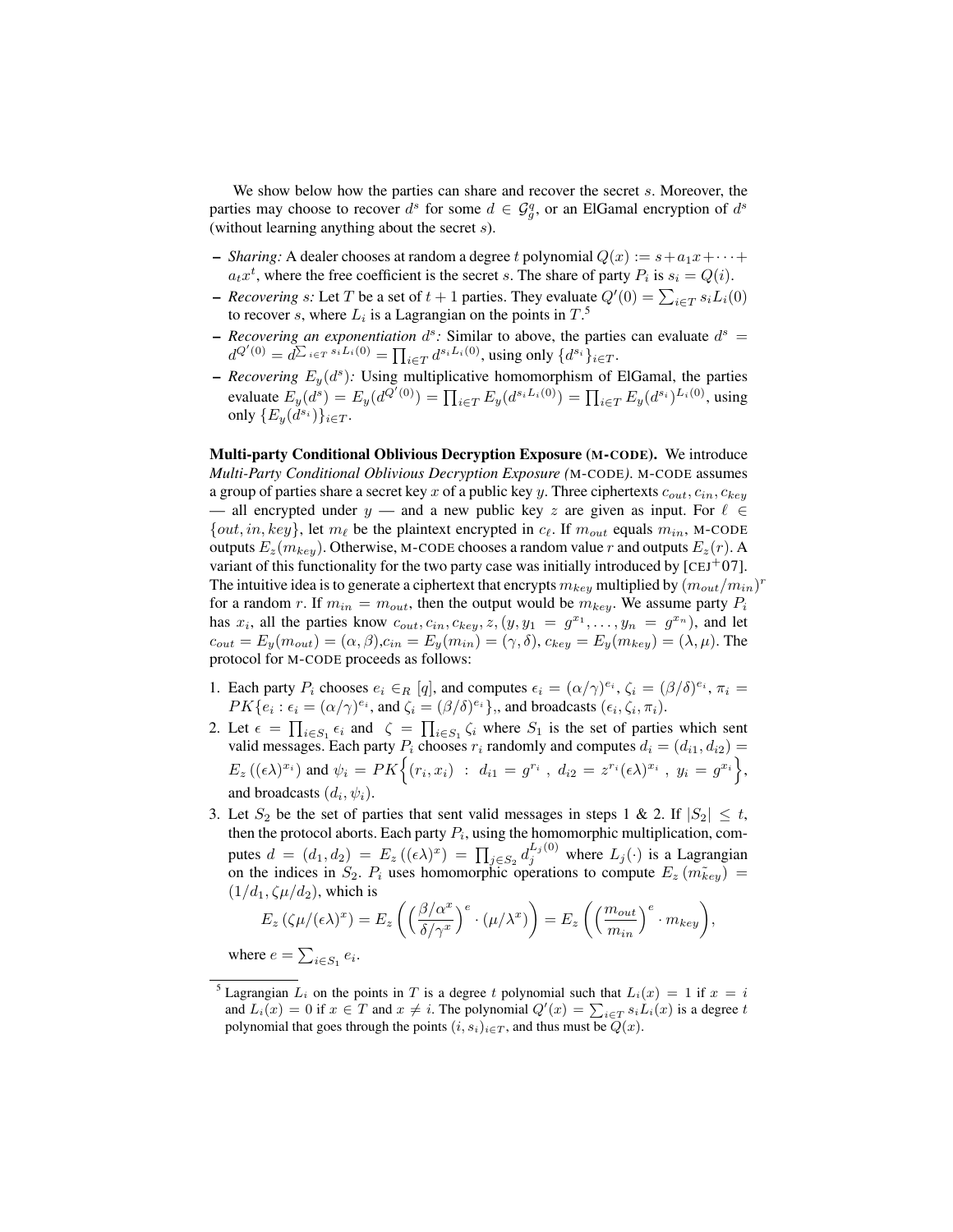# 3 Multi-party Computing with Encrypted Data

We assume the circuit  $C$  of interest is normalized: all intermediate gates are NAND gates, and output gates are IDENTITY gates $^6$ . We can easily attain this circuit by adding another layer of IDENTITY gates on top of a circuit that consists of NAND gates.

## 3.1 First Protocol  $(\mathcal{P}_1)$

In the first protocol, called  $P_1$ , each gate is garbled, and then the computing parties 'connect' gates by adding *wiring information* using M-CODE.

**Preprocessing Stage.** The first step is to establish a global public key  $\gamma$  for ElGamal encryption. The computing parties have shares of the corresponding secret key  $x$ . Once the public key is established, the next step is to generate truth tables for individual gates. The columns of input, output, and intermediate gates differ slightly, as can be seen in Figure 2 which shows the structure of truth tables.

- 1. Input and Output. These are encrypted with the global public key y.
- 2. Placeholders for the wiring information. This connects a row of the truth table to matching rows in successor gates.
- 3. The columns PK and SK contain a random ElGamal key pair, where the private key is encrypted under the global public key  $y$  (and the wiring information is encrypted using the secret keys in SK).
- 4. For output gates, ciphertexts in column Final encrypt the same plaintexts as ciphertexts in column In.

During the preprocessing stage, the parties can generate polynomial number of garbled gates, that can later be used for evaluating circuits. Therefore it suffices to know a bound on the sizes of circuits to be evaluated later. Preprocessing can be done in constant number of round using general MPC protocols [KOS03,IPS08]. If the number of computing parties is small, it can be done explicitly in  $2n$  rounds, where n is the number of computing parties, using the protocol in Appendix A.

Input contribution is performed by publishing a ciphertext  $c = (c_1, c_2) = E_y(g^b)$ for an input  $b \in \{0, 1\}$ . This can be done securely by adding  $PK\{r : (c_1 = g^r, c_2 = g^r)\}$  $y^{r}$  or  $(c_1 = g^{r}, c_2 = gy^{r})$  }.

**Online Stage: Generation of Wires Between Garbled Gates.** In Figure 2,  $G_i$  is the left predecessor of  $G_k$ . The connection between the two gates should be established through some "wiring" such that during the computation the output of  $G_i$  can be propagated to the left input of  $G_k$ . So, rows of  $T_i$  with output value  $b \in \{0,1\}$  should be connected to rows of  $T_k$  with left input value b.

*Requirements for Wiring.* In our protocol, the following conditions are considered in generating wires.

 $6$  An IDENTITY gate has single input bit (wire) and output bit, and it copies the input bit value to its output.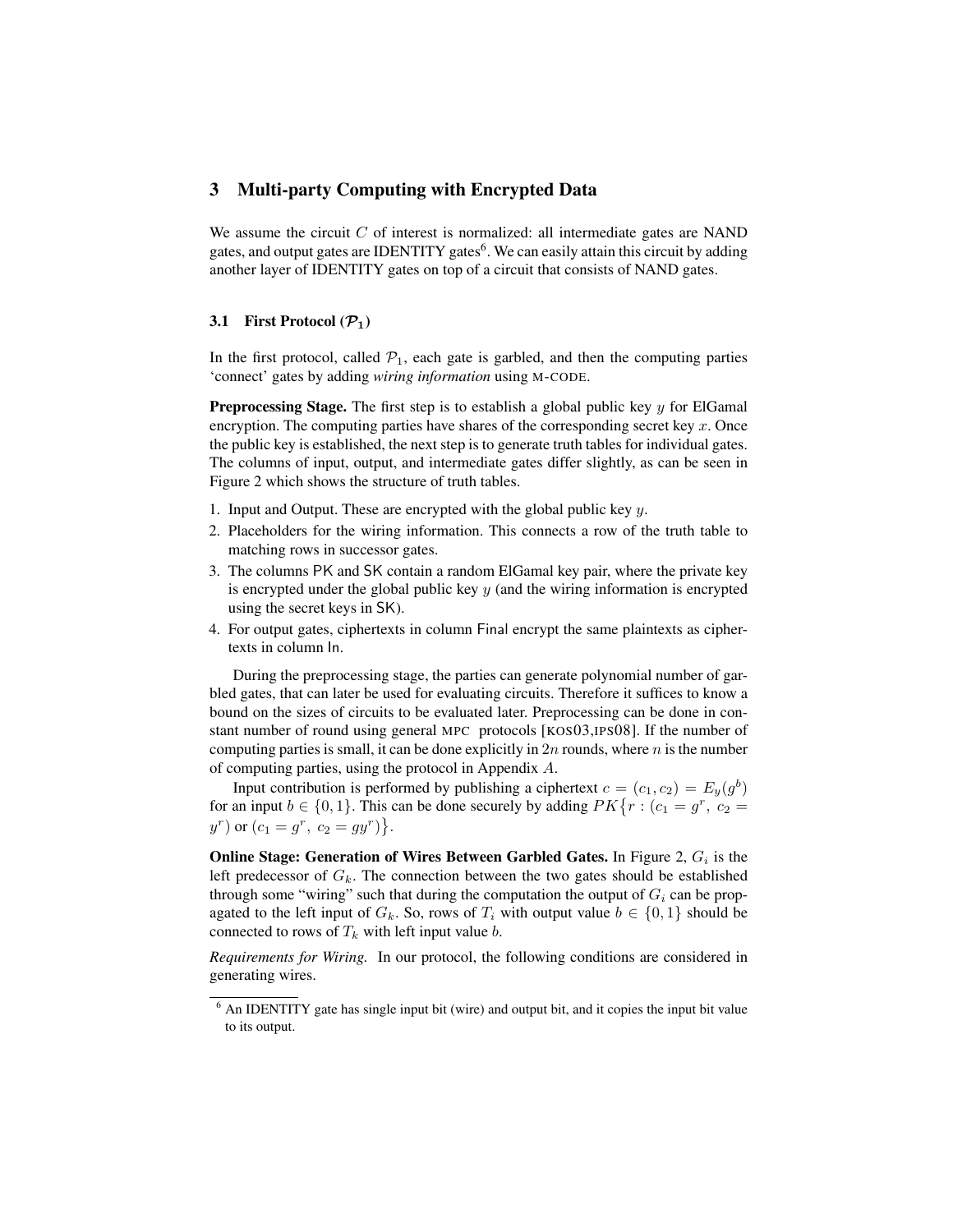

Fig. 2: Garbled Truth Tables for the Gates  $(G_i, G_j, G_k, G_\ell)$ . The topology of the gates is given on the right.  $G_j$  is an input gate,  $G_\ell$  is an output gate, and  $G_i, G_k$  are intermediate gates. Table  $T_x$  is the truth table describing gate  $G_x$ . y is the global public key. Each row of an intermediate truth table has two sets of (secret, public) keys, and contains the wiring information, "connecting" it to the next gate, encrypted using these two keys.  $E[0]$  and  $E[1]$  are  $E_y(g^0)$  and  $E_y(g^1)$  respectively. In table  $T_i$ ,  $pk_{i1} = pk_{i1L} \cdot pk_{i1R}$ , and  $pk_{i2}, \ldots, pk_{i4}$  are defined similarly. In the Wires columns,  $E(a, b, c, d)$  denotes concatenation of  $E(a), \ldots, E(d)$ .

- (Encrypting the Wiring Information.) The wiring information, except wirings connecting an input gate to an intermediate gate, should be encrypted. Public wiring may help the (even semi-honest) adversary to learn more information than the output of C. Therefore, it is encrypted with the public key stored in columns  $PK<sub>L</sub>$  and  $PK_{B}$ .
- (Conditional Exposure of Wiring Information.) For the computation to proceed, the protocol should reveal the wiring information for the rows along the computational path. In the beginning, wirings from input gates is public. Along the computational path, on each gate, exactly one row should allow decryption of the wiring information.
- (Oblivious Generation of Wiring Information.) The wiring information are added to garbled gates after they are built. It is essential that, even if the truth table is encrypted and shuffled, the parties should still be able to add the wiring information.

*Computation of a Circuit Using Wires.* Let  $T_i[a][b]$  denote the element located at column  $a$  and row  $b$  in  $T_i$ . The column Wires contains wiring information, and we denote the column Wires from  $T_i$  to  $T_k$  by Wires $_{[i\rightarrow k]}^7$ . Looking at the column Wires alone, Wires $(v)$  denotes the vth row of this column in the plaintext form. For example, Wires $S_{[i\rightarrow k]}(2) = (*,*, \, s k_{k3L}, \, s k_{k4L})$  in Figure 2. We also use Wire $(v, w)$  to denote the wth element of Wires $(v)$ . If Wire $_{[i\rightarrow k]}(v,w)\neq *$ , it means that  $T_i[\text{Out}][v]\equiv$  $T_k[\mathsf{In}][w]$ . In Figure 2, for example, we have Wire $_{[i\rightarrow k]}(2,3)\neq *$  because  $T_i[\mathsf{Out}][2]\equiv$  $T_k[\ln_L][3] \equiv E[0].$ 

This wiring information helps the circuit computation to proceed correctly. The computation proceeds in order from input gates to output gates. In Figure 2, for exam-

<sup>&</sup>lt;sup>7</sup> If  $G_i$  has another outgoing wire, say to  $G_m$ ,  $T_i$  will have another column Wires $_{[i \rightarrow m]}$ .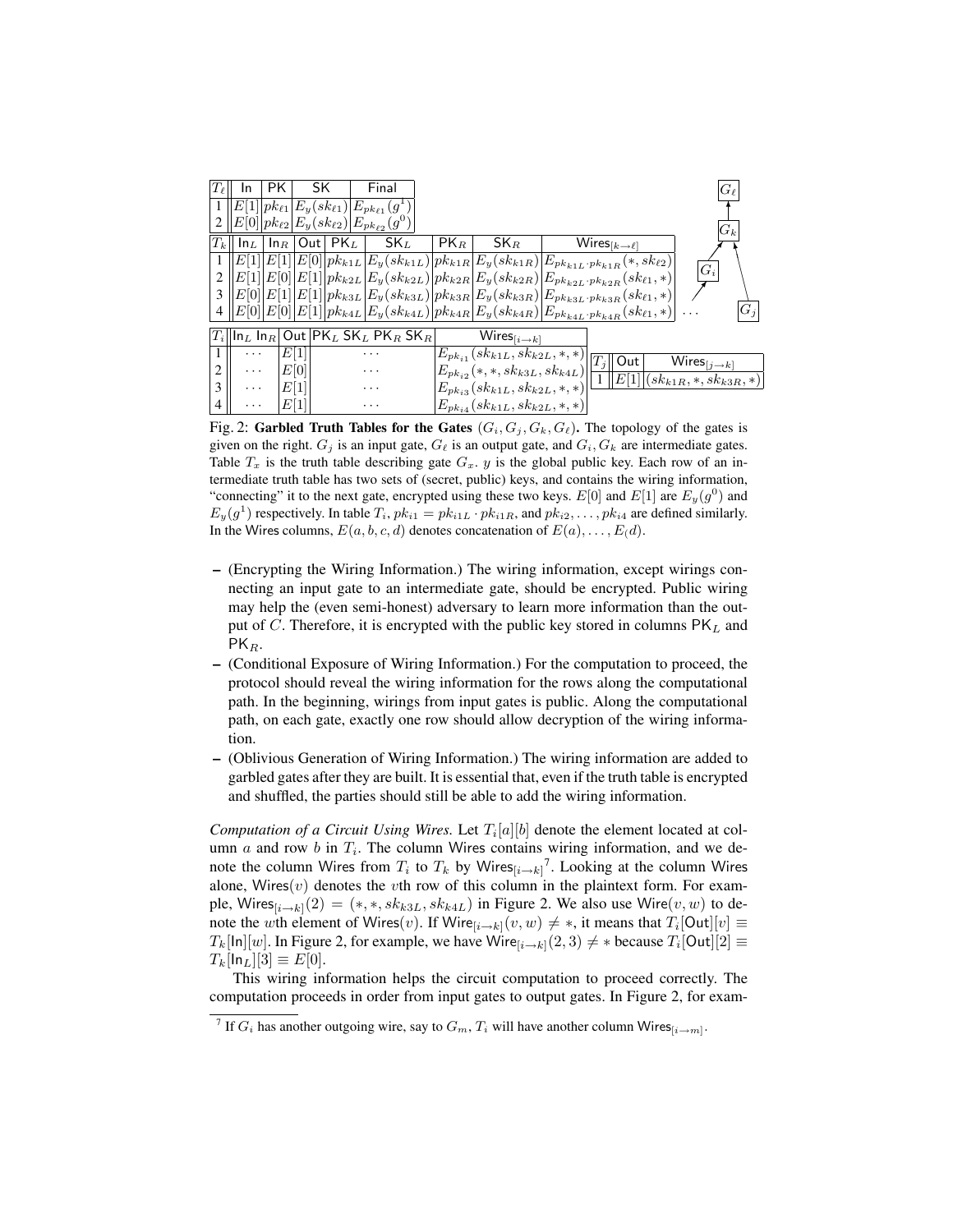### Connecting the Gates: Fill in Wires Columns.

- For every Wire $_{[i\rightarrow k]}(v, w)$  of an intermediate gate  $T_i$ , run M-CODE for  $c_{out} = T_i[Out][v]$ ,  $c_{in} = T_k[\ln][w]$  and  $c_{key} = T_k[\text{SK}][w]$ , with the key  $z = T_i[\text{PK}_L][v] \cdot T_i[\text{PK}_R][v]$ .
- For every Wire  $[y \rightarrow k](v, w)$  of an input gate  $T_j$ , run M-CODE for  $c_{out} = T_j[\text{Out}][v]$ ,  $c_{in} =$  $T_k[\ln][w]$  and  $c_{key} = T_k[\mathsf{SK}][w]$ , with the trivial key  $z = g^0$ .

Depending on the circuit topology, the subscript of a column may differ (e.g.,  $\ln_L$ ,  $\ln_R$ , or  $\ln$ ).

**Local Computation.** Each party computes the output of  $C$  using the M-CODE transcripts on the input gates.

Fig. 3: Online Stage of  $P_1$ .

ple, if row 2 of  $T_i$  and row 1 of  $T_j$  are on the computation path, then row 3 of  $T_k$  is also on the computation path because  $w = 3$  is the only row where Wire $[i \rightarrow k](2, w) \neq *$  and Wire $_{[j\rightarrow k]}(1, w) \neq *$ .

*Constructing Wires.* We implement each Wire $_{[i \rightarrow k]}(v, w)$  using a M-CODE transcript for  $c_{out} = T_i[\text{Out}][v], c_{in} = T_k[\text{In}][w], c_{key} = T_k[\text{SK}][w]$ , and  $z = T_i[PK][v]^8$ . This directly satisfies the requirements of encrypted wiring and oblivious wiring generation. Conditional exposure is achieved by executing M-CODE protocols in the input layer with a trivial public key  $z = 1$ , so that the wiring information in the input layer is known to every party.

The description of  $P_1$  can be found in Figure 3. Running the online stage takes two rounds. The communication complexity of  $\mathcal{P}_1$  is  $\mathcal{O}(nk|C|)$  (plus the NIZK, if we assume the CRS case) where  $|C|$  is the size of the circuit.

#### 3.2 Second Protocol  $(\mathcal{P}_2)$

The idea of  $\mathcal{P}_2$  is that in a preprocessing stage, the parties generate a garbled circuit, using Yao's technique, of a universal circuit. The garbled circuit has a restriction on the keys of input wires, that allows the online computation to take only one round in our model, as opposed to the two-round OT based approach of Yao. The preprocessing stage can be done in constant number of rounds, using general MPC protocols [KOS03,IPS08].

Preprocessing Stage: Garbling Universal Circuit. The first step is to establish a global public key  $y$  for ElGamal encryption. The computing parties have shares of the corresponding secret key x. In contrast to protocol  $\mathcal{P}_1$ , however, here, ElGamal encryption is used only for input layer.

Next, a garbled circuit for *universal circuit* is generated, using Yao's garbled circuit technique [Y82]. In the generation procedure, for each wire i, two random keys,  $w_0^i$ and  $w_1^i$  are generated. The key  $w_0^i$  (resp.,  $w_1^i$ ) represents 0 (resp., 1) for wire *i*. For each gate  $G_j$ , a truth table  $T_j$  is generated. In each table, a private key encryption (denoted

<sup>&</sup>lt;sup>8</sup> Depending on the circuit topology, if this is a left input or right input to the gate, the pair  $(c_{in}, c_{key})$  may also be  $(T_b[\ln_L][w], T_b[\text{SK}_L][w])$  or  $(T_b[\ln_R][w], T_b[\text{SK}_R][w])$ .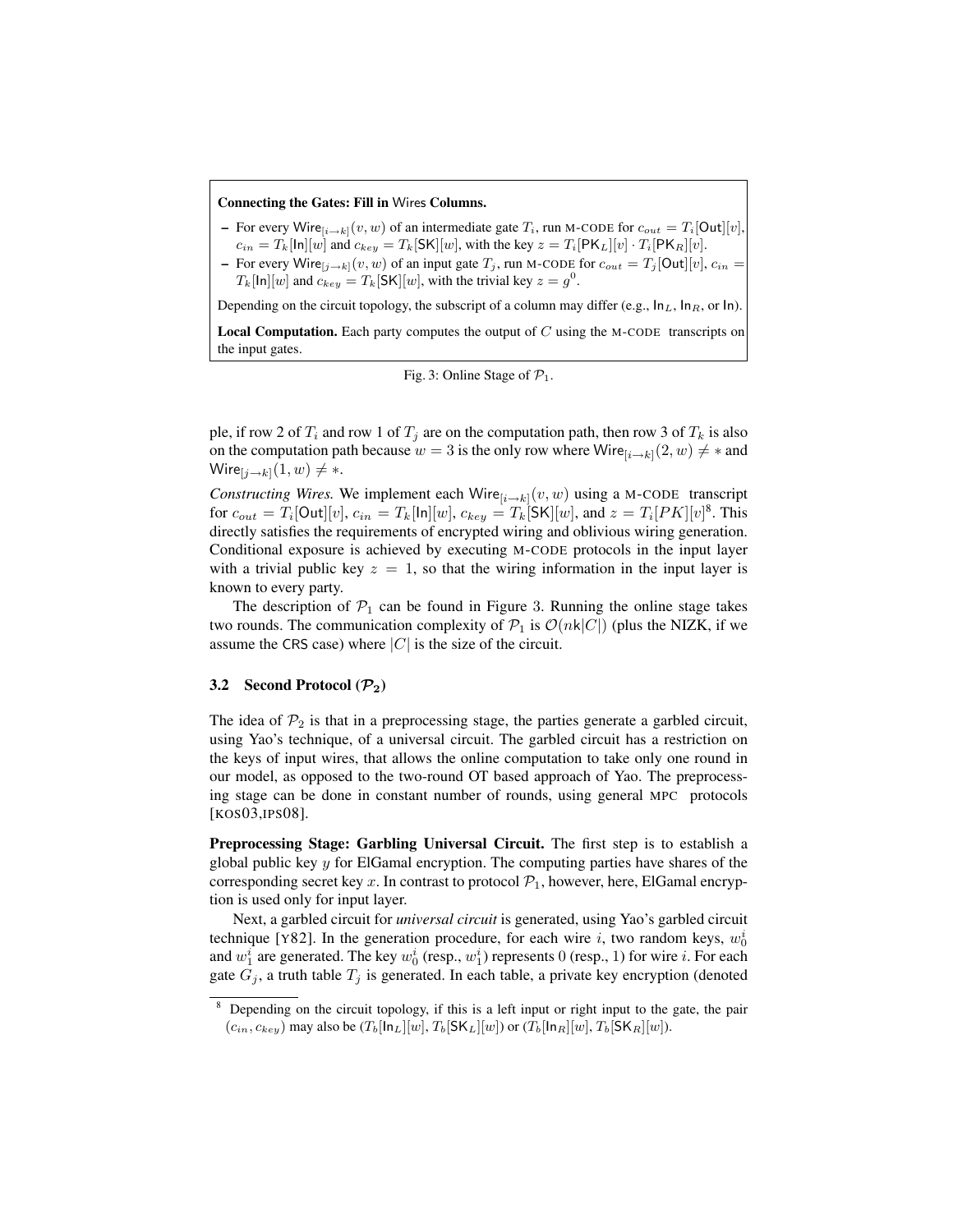

Fig. 4: Garbled Truth Tables for the Gates  $(G_i, G_j, G_k, G_\ell)$ . The topology of the gates is given on the right.  $G_j$  is an input gate,  $G_\ell$  is an output gate, and  $G_i, G_k$  are intermediate gates. Table  $T_x$  is the truth table describing gate  $G_x$ . y is the global public key. Encryption  $\check{E}$  is a private key encryption based on pseudorandom function with efficient verifiable range [LP09].

 $\check{G}, \check{E}, \check{D}$ ) with efficiently verifiable range (based on pseudorandom function) is used  $[LPO9]$ <sup>9</sup>. Figure 4 shows the structure of the garbled circuit.

- Recall that we assume all output gates are identity gates, with only one incoming wire and only two rows in the corresponding truth table. Each row encrypts the Boolean value represented by the corresponding wire, and the rows are randomly shuffled. An example is given in Figure 4: in the first row of table  $G_\ell$ , the input value is 1 (the key  $w_1^k$  represents 1), and it encrypts 1, which is the output value of this row.
- For all other gates, each gate has two incoming wires and four rows. Each row encrypts a key for the outgoing wire, which represents the appropriate Boolean value of NAND of the incoming wires' values, and the rows are randomly shuffled. For example, in  $G_k$  of Figure 4, the first row encrypts  $w_0^k$ , representation of 0 for wire  $k$ , since NAND of the values that the keys of the incoming wires represent (i.e., the value 1 represented by  $w_1^i$  in wire *i*, and the value 1 represented by  $w_1^j$  in wire *j*) is 0.

To construct a secure protocol for MP-CED, we depart from the traditional Yao garbed circuit technique, by giving restriction on input wires.

- A random element  $h \in \mathcal{G}_g^q$  is chosen, which no party knows, and  $H = E_g(h)$  is published. We emphasize that H is generated *once and for all*. In other words, every instance of garbled universal circuit can use the same H.
- For input wire j, two keys  $w_0^j, w_1^j \in \mathcal{G}_g^q$  are randomly generated, conditioned on  $w_1^j = h \cdot w_0^j$ . Only the encryption of the first key,  $W_0^j := E_y(w_0^j)$  is published.

Since we garble a universal circuit, it suffices to know a bound on the sizes of circuits to be evaluated later. A universal circuit of size  $O(k \log k)$  can accept circuits of size  $k$  as inputs [KS08].

Input contribution is performed such that for input  $b \in \{0, 1\}$ , a ciphertext  $c =$  $(c_1, c_2) = E_y(h^b)$  is published.

- When input is 0, publish  $E_y(1)$ .
- When input is 1, publish a re-encryption of H (recall  $H = (H_1, H_2) = E_y(h)$ ).

<sup>&</sup>lt;sup>9</sup> Roughly speaking, in such an encryption scheme, given a ciphertext and a key, it is efficiently verifiable whether the given ciphertext was encrypted under the given key. This helps computing parties to correctly compute the garbled circuit.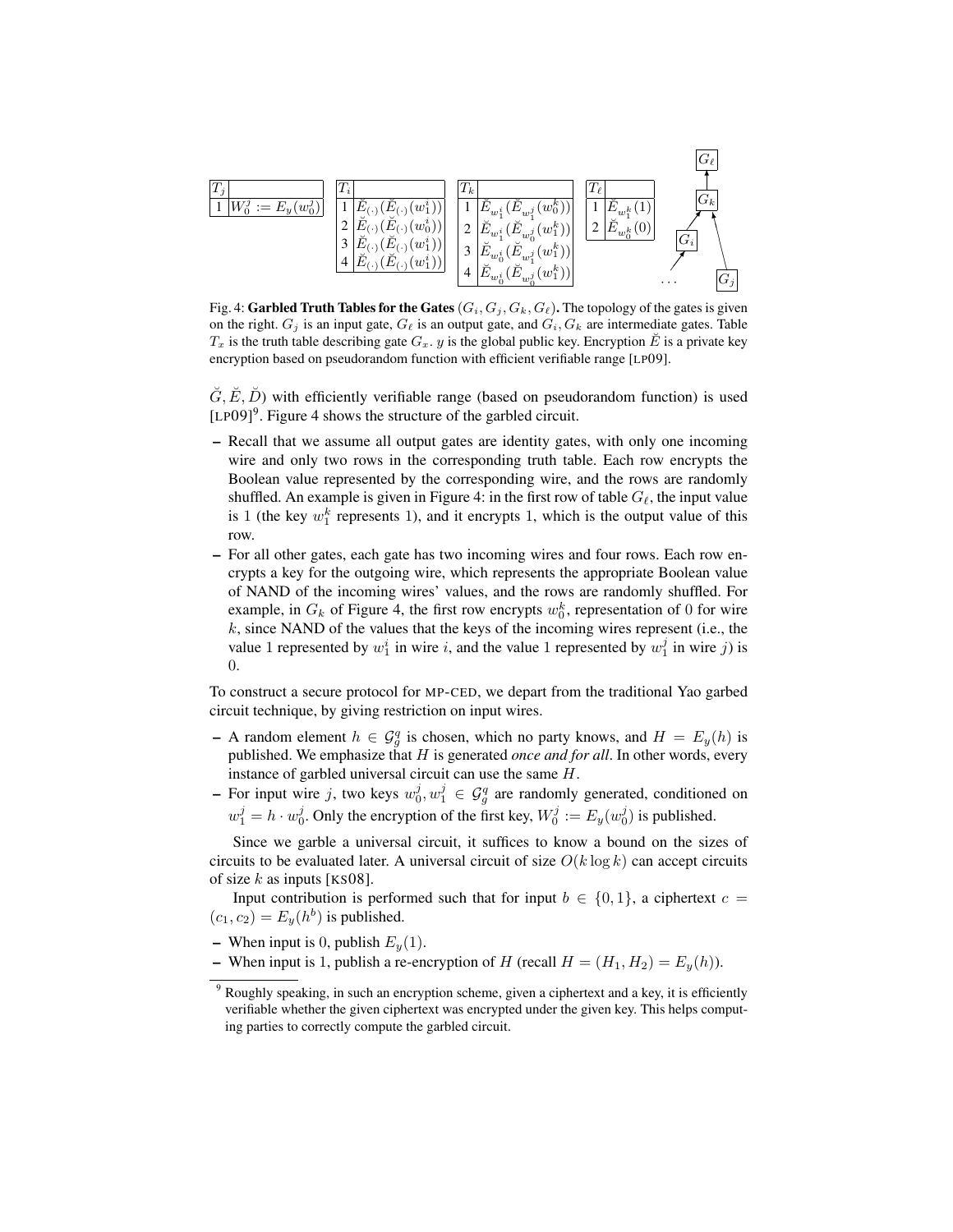A proof of knowledge is added,  $PK{r : (c_1 = g^r, c_2 = y^r) \text{ or } (c_1 = H_1g^r, c_2 = f^r)}$  $H_2y^r$  }.

Online Stage: Obtaining keys for input-wires. Computing parties need to obtain a key, for each wire  $j$ , that represents the Boolean value  $b$  that the corresponding input ciphertext encrypts – that is,  $w_b^j$ . But the key should not leak any information about the input ciphertext. Our protocol meets such requirement by using homomorphism of ElGamal encryption<sup>10</sup>. Let  $c_i$  be the ciphertext of contributed input  $b \in \{0, 1\}$  for input wire  $j$ . Computing parties work as follows:

- For every input wire j, compute  $W^j = W_0^j \cdot c_j$  locally using homomorphism of El-Gamal encryption. Then, decrypt  $W<sup>j</sup>$  via threshold decryption by computing parties using their shares for x. This gives  $w_b^j$ , which matches the input b.
- Each party computes the output of C using the key  $w_b^j$  locally.

Running the online stage in  $\mathcal{P}_2$  takes one round. The communication complexity of  $\mathcal{P}_2$  is  $\mathcal{O}(nk|C|\log|C|)$  (plus the NIZK, if we assume the CRS case) where  $|C|$  is the size of the circuit.

#### 3.3 Discussion

MP-CED vs. MPC with Preprocessing. General MPC and MP-CED can be reduced to each other.

- Given a protocol  $\pi$  for MP-CED, we can construct a protocol  $\pi'$  for MPC with preprocessing, as follows. In the preprocessing stage of  $\pi'$ , the parties share an encryption key. In the online stage of  $\pi'$ , each party publishes encryption of its input under the shared key, and the parties follow protocol  $\pi$ . The resulting MPC protocol  $\pi'$  requires one more online rounds than the underlying protocol  $\pi$ . This approach is implicitly used in [FH96,JJ00,CDN01,DN03].
- Given a protocol  $\pi'$  for MPC, we can construct a protocol  $\pi$  for MP-CED, as follows. In MP-CED, the parties share a secret key, and the inputs are encrypted. Protocol  $\pi$ should compute  $C$  on these given input ciphertexts. This can be done by the parties running protocol  $\pi'$  using a circuit  $C'$  derived from C. Circuit  $C'$  consists of two stages: the first stage of  $C'$  gets shares of the secret key and the ciphertexts, and decrypts the ciphertexts to give plaintexts. The second stage of  $C'$  essentially evaluates C on these plaintext inputs from the first stage. In running the protocol  $\pi$ , each party's input is its share for the secret key. Circuit  $C'$  has more gates than  $C$ . However, if the round complexity of  $\pi'$  does not depend on the depth of the circuit, then the round complexity of  $\pi$  is the same as the round complexity of  $\pi'$ .

On Basing MP-CED on Doubly-Homomorphic Encryption. Recently, Gentry constructed a doubly homomorphic encryption scheme using ideal lattices [G09], which solves the CED problem. Since our goal is to give a round-efficient protocol, it is an interesting question whether doubly-homomorphic encryption allows non-interactive secure computation. However, this seems unlikely.

<sup>&</sup>lt;sup>10</sup> In fact, any homomorphic encryption can be used. We chose to use ElGamal encryption since it is already used in  $\mathcal{P}_1$ .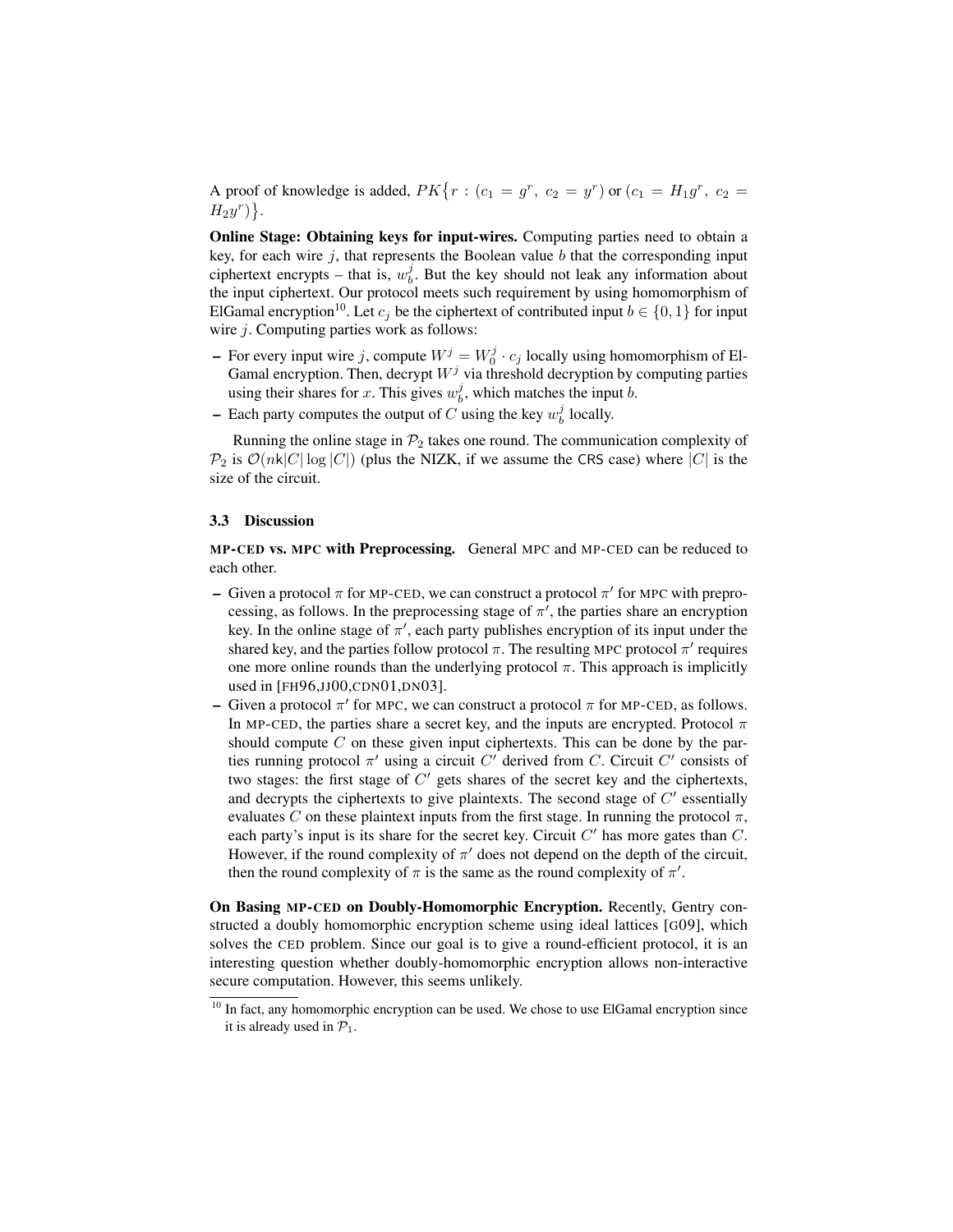- (Threshold Decryption.) It's not known whether Gentry's scheme supports threshold decryption. Thus, there has to be at least one party which can decrypt ciphertexts by itself. If this party sees the inputs (which are encrypted and published in the MP-CED model), it can decrypt private inputs of other parties and break the security. Thus, there must be a separation between parties who can decrypt and parties who get access to the input and intermediate ciphertexts.
- (Malicious Parties.) Parties without decryption capability would compute a circuit on encrypted inputs using double homomorphism. In order for the protocol to compute output in a plaintext form, they have to submit some ciphertexts to a party with decryption capability. In the malicious setting, to make sure that they applied doubly homomorphism correctly, some kind of zero-knowledge proof should be added to the ciphertexts they submit. However, it is not clear how such a proof can be constructed when the verifier has the decryption capability – as mentioned above, it must not see the input ciphertexts.

The above issue also stands against achieving MPC protocols against an active adversary with doubly homomorphic encryptions.

## **References**

- [AIK05] B. Applebaum, Y. Ishai, and E. Kushilevitz. Computationally private randomizing polynomials and their applications. In *IEEE Conference on Computational Complexity*, pages 260–274, 2005.
- [B00] D. Beaver. Minimal-latency secure function evaluation. In B. Preneel, editor, *Advances in Cryptology — (EUROCRYPT 2000)*, volume 1807 of *Lecture Notes in Computer Science*, pages 335–350. Springer-Verlag, 2000.
- [BL96] D. Boneh and R. Lipton. Algorithms for black-box fields and their application to cryptography. In *Advances in Cryptology — (CRYPTO 1996)*, pages 283–297, 1996.
- [BMR90] D. Beaver, S. Micali, and P. Rogaway. The round complexity of secure protocols (extended abstract). In *Proc. 22nd Annual ACM Symposium on Theory of Computing (STOC)*, pages 503–513, 1990.
- [C01] R. Canetti. Universally composable security: A new paradigm for cryptographic protocols. In *Proc. 42nd IEEE Symposium on Foundations of Computer Science (FOCS)*, pages 136–145, 2001.
- [CDN01] R. Cramer, I. Damgård, and J. B. Nielsen. Multiparty computation from threshold homomorphic encryption. In *Advances in Cryptology — (EUROCRYPT 2001)*, pages 280–299, 2001.
- [CDS94] R. Cramer, I. Damgård, and B. Schoenmakers. Proofs of partial knowledge and simplified design of witness hiding protocols. In Y. Desmedt, editor, *CRYPTO*, volume 839 of *Lecture Notes in Computer Science*, pages 174–187. Springer, 1994.
- [CEJ<sup>+</sup>07] S. G. Choi, A. Elbaz, A. Juels, T. Malkin, and M. Yung. Two-party computing with encrypted data. In *ASIACRYPT*, pages 298–314, 2007.
- [CF01] R. Canetti and M. Fischlin. Universally composable commitments. In *CRYPTO*, pages 19–40, 2001.
- [CKL03] R. Canetti, E. Kushilevitz, and Y. Lindell. On the limitations of universally composable two-party computation without set-up assumptions. In *EUROCRYPT*, pages 68–86, 2003.
- [CLOS02] R. Canetti, Y. Lindell, R. Ostrovsky, and A. Sahai. Universally composable twoparty and multi-party secure computation. In *Proc. 34th Annual ACM Symposium on Theory of Computing (STOC)*, pages 494–503, 2002.
- [DH76] W. Diffie and M. E. Hellman. New directions in cryptography. *IEEE Trans. on Information Theory*, IT-22(6):644–654, November 1976.
- [DI05] I. Damgård and Y. Ishai. Constant-round multiparty computation using a black-box pseudorandom generator. In *Advances in Cryptology — (CRYPTO 2005)*, pages 378– 394, 2005.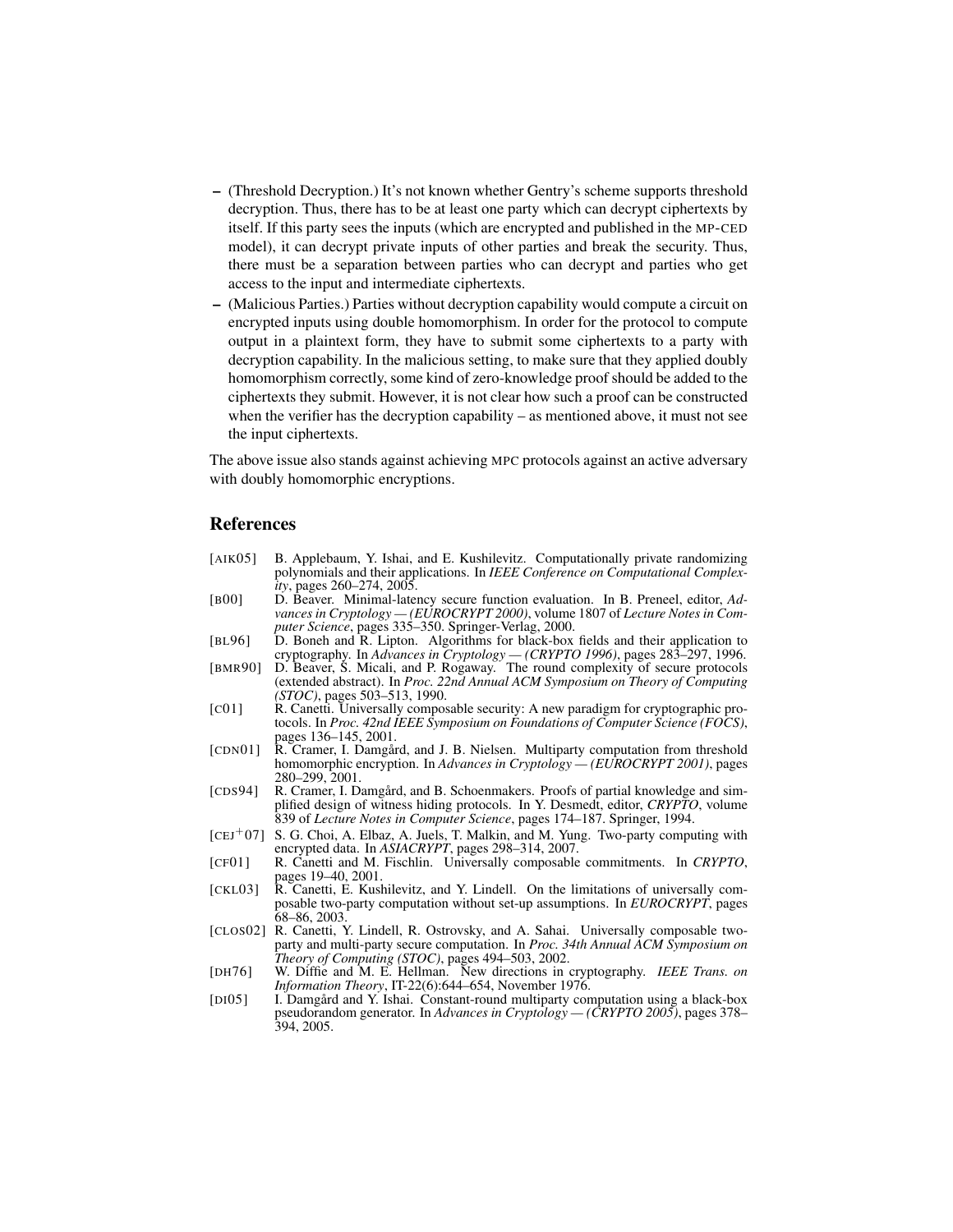- [DI06] I. Damgård and Y. Ishai. Scalable secure multiparty computation. In Advances in *Cryptology — (CRYPTO 2006)*, pages 501–520, 2006.
- [DIK<sup>+</sup>08] I. Damgård, Y. Ishai, M. Krøigaard, J. B. Nielsen, and A. Smith. Scalable multiparty computation with nearly optimal work and resilience. In *CRYPTO*, pages 241–261, 2008.
- [DN03] I. Damgård and J. B. Nielsen. Universally composable efficient multiparty computation from threshold homomorphic encryption. In *CRYPTO*, pages 247–264, 2003.
- [E85] T. ElGamal. A public key cryptosystem and a signature scheme based on discrete logarithms. In *IEEE Transactions on Information Theory*, volume 31, pages 469– 472, 1985.
- [F87] P. Feldman. A practical scheme for non-interactive verifiable secret sharing. In *Proc. 28th IEEE Symposium on Foundations of Computer Science (FOCS)*, pages 427–437, 1987.
- [FH96] M. K. Franklin and S. Haber. Joint encryption and message-efficient secure computation. *joc*, 9(4):217–232, 1996.
- [FS86] A. Fiat and A. Shamir. How to prove yourself: Practical solutions to identification and signature problems. In J. L. Massey, editor, *Advances in Cryptology — (EUROCRYPT 1986)*, volume 263 of *Lecture Notes in Computer Science*, pages 186–194. Springer-Verlag, 1986.
- [G09] C. Gentry. Fully homomorphic encryption using ideal lattices. In *STOC*, 2009. To appear.
- [GIKR01] R. Gennaro, Y. Ishai, E. Kushilevitz, and T. Rabin. The round complexity of verifiable secret sharing and secure multicast. In *Proc. 33rd Annual ACM Symposium on Theory of Computing (STOC)*, pages 580–589, 2001.
- [GL02] S. Goldwasser and Y. Lindell. Secure computation without agreement. In *DISC*, pages 17–32, 2002.
- [GMW87] O. Goldreich, S. Micali, and A. Wigderson. How to play any mental game. In *Proc. 19th Annual ACM Symposium on Theory of Computing (STOC)*, pages 218– 229. ACM Press, 1987.
- [HK07] O. Horvitz and J. Katz. Universally-composable two-party computation in two rounds. In *CRYPTO*, pages 111–129, 2007.
- [IK00] Y. Ishai and E. Kushilevitz. Randomizing polynomials: A new representation with applications to round-efficient secure computation. In *FOCS*, pages 294–304, 2000.
- [IKLP06] Y. Ishai, E. Kushilevitz, Y. Lindell, and E. Petrank. On combining privacy with guaranteed output delivery in secure multiparty computation. In *CRYPTO*, pages 483–500, 2006.
- [IPS08] Y. Ishai, M. Prabhakaran, and A. Sahai. Founding cryptography on oblivious transfer - efficiently. In *CRYPTO*, pages 572–591, 2008.
- [JJ00] M. Jakobsson and A. Juels. Mix and match: Secure function evaluation via ciphertexts. In T. Okamoto, editor, *Advances in Cryptology — (ASIACRYPT 2000)*, 2000.
- [KO04] J. Katz and R. Ostrovsky. Round-optimal secure two-party computation. In *CRYPTO*, pages 335–354, 2004.
- [KOS03] J. Katz, R. Ostrovsky, and A. Smith. Round efficiency of multi-party computation with a dishonest majority. In *EUROCRYPT*, pages 578–595, 2003.
- [KS08] V. Kolesnikov and T. Schneider. A practical universal circuit construction and secure evaluation of private functions. In *Financial Cryptography*, pages 83–97, 2008.
- [LP09] Y. Lindell and B. Pinkas. A proof of security of yao's protocol for two-party computation. *J. Cryptology*, 22(2):161–188, 2009.
- [RAD78] R. Rivest, L. Adelman, and M. Dertouzos. On data banks and privacy homomorphisms. In R. DeMillo, D. Dobkin, A. Jones, and R. Lipton, editors, *Foundations of Secure Computation*, pages 169–17. Academic Press, 1978.
- [S79] A. Shamir. How to share a secret. *Commun. ACM*, 22(11):612–613, 1979.
- $[SCO<sup>+</sup>01]$  A. D. Santis, G. D. Crescenzo, R. Ostrovsky, G. Persiano, and A. Sahai. Robust noninteractive zero knowledge. In J. Kilian, editor, *Advances in Cryptology — (CRYPTO 2001)*, volume 2139 of *Lecture Notes in Computer Science*, pages 566–598. Springer, 2001.
- [SYY99] T. Sander, A. Young, and M. Yung. Non-interactive cryptocomputing for  $NC<sup>1</sup>$ . In *Proc. 40th IEEE Symposium on Foundations of Computer Science (FOCS)*, pages 554–567, 1999.
- [TY98] Y. Tsiounis and M. Yung. On the security of ElGamal based encryption. In *Public Key Cryptography, First International Workshop on Practice and Theory in Public Key Cryptography, PKC '98*, volume 1431 of *Lecture Notes in Computer Science*, pages 117–134. Springer-Verlag, February 1998.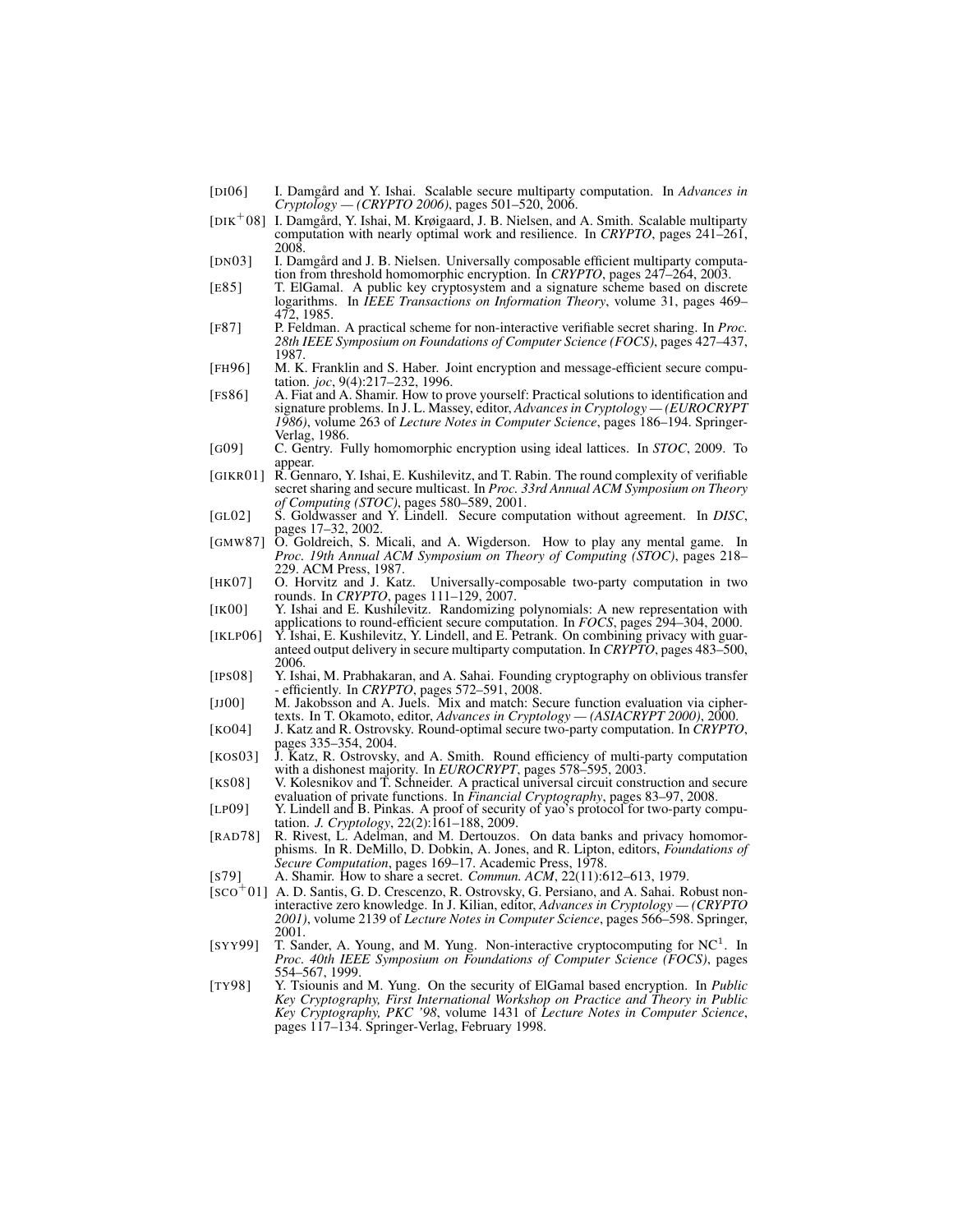- [V76] L. G. Valiant. Universal circuits (preliminary report). In *Proc. 8th Annual ACM Symposium on Theory of Computing (STOC)*, pages 196–203, 1976.
- [Y82] A. Yao. Protocols for secure computations (extended abstract). In *Proc. 23rd IEEE Symposium on Foundations of Computer Science (FOCS)*, pages 160–164, 1982.
- [Y86] A. Yao. How to generate an exchange secrets. In *Proc. 27th IEEE Symposium on Foundations of Computer Science (FOCS)*, pages 162–167, 1986.

# A Explicit Preprocessing of  $\mathcal{P}_1$

During the preprocessing stage, the parties can generate polynomial number of garbled gates, which can later be used for evaluating circuits. Therefore it suffices to know a bound on the sizes of circuits to be evaluated later. We show how to generate such truth tables explicitly given  $y$  as a global public key.

Throughout, each bit b will be encrypted with plaintext  $g^b$ . Denote by  $\langle m \rangle$  a simple ElGamal ciphertext (with randomness  $r = 0$ ):  $(1, m)$ . For an ElGamal ciphertext c for a bit, its negation  $\neg c$  is defined as  $\langle g^1 \rangle/c.$  For two ElGamal ciphertext  $a = (a_1, a_2)$  and  $b = (b_1, b_2)$ , define  $ZKe_u(a, b)$  — the proof that b is a re-encryption a with public key  $u$  — as  $PK\{r : b_1 = g^r a_1, b_2 = u^r a_2\}$ . When public key is not specified, ZKe means ZKey. The construction details can be found in Appendix A.3.

#### A.1 Preliminaries: Joint Generation of Garbled Gates

We associate a gate with the truth table for it. The entries of the truth tables are encrypted Boolean values, and the rows of each truth table are permuted, such that only a threshold of the parties can (1) recover any plaintext and (2) learn the permutation of the rows.

**Sampling a Random Encrypted Boolean Value.** In this protocol,  $n$  parties perform an oblivious analogue of XORing their respective random bits in  $n$  rounds. In our case, semantic security of ElGamal and the soundness of the attached proof guarantee they cannot.

- 1. Each party  $P_i$  selects  $a_i \in_R \{0,1\}$  and computes  $\hat{a}_i = E_y(g^{a_i}), \pi_i = \mathsf{ZKe}(\langle g^0 \rangle, \hat{a}_i) \vee$ <br> $\mathsf{ZKe}(\langle a^1 \rangle, \hat{a}_i)$  and broadcasts  $(\hat{a}_i, \pi_i)$ . Let  $S = \{i, j, \pi_i\}$  is valid  $\sum_{i} \mathsf{Ex}(\hat{a}_i)$  where  $ZKe(\langle g^1 \rangle, \hat{a}_i)$  and broadcasts  $(\hat{a}_i, \pi_i)$ . Let  $S = \{j : \pi_j \text{ is valid}\}\.$  Set  $\hat{a} \leftarrow \hat{a}_{min}$  where  $min = \min_{i \in S} j$ .
- 2. For  $j = 2, \ldots, |S|$ :

Let i be the j-th smallest element in S.  $P_i$  computes an encryption  $\hat{d}_i$  such that  $\hat{d}_i$  =  $(d_{i1}, d_{i2})$  is a re-encryption of  $\hat{a}$  if  $a_i = 0$  or a re-encryption of  $\neg \hat{a}$  otherwise. Then  $P_i$ broadcasts  $(\tilde{d}_i, \psi_i)$  where

$$
\psi_i = \Big(\mathsf{ZKe}(\langle g^0 \rangle, \widehat{a_i}) \wedge \mathsf{ZKe}(\widehat{a}, \widehat{d_i})\Big) \vee \Big(\mathsf{ZKe}(\langle g^1 \rangle, \widehat{a_i}) \wedge \mathsf{ZKe}(\neg \widehat{a}, \widehat{d_i})\Big).
$$

If  $\psi_i$  is valid, then each party sets  $\hat{a} \leftarrow \hat{d}_i$ .

As in computing xor, it is enough that one of the bits is random (or, in our case, that one party is honest) to guarantee a random output as long as corrupt parties can not have their bit choices depend on the bits of other parties. The invariant of the protocol is that at the end of each round the ciphertext  $\hat{a}$  encrypts exclusive-or of  $a_i$ 's so far.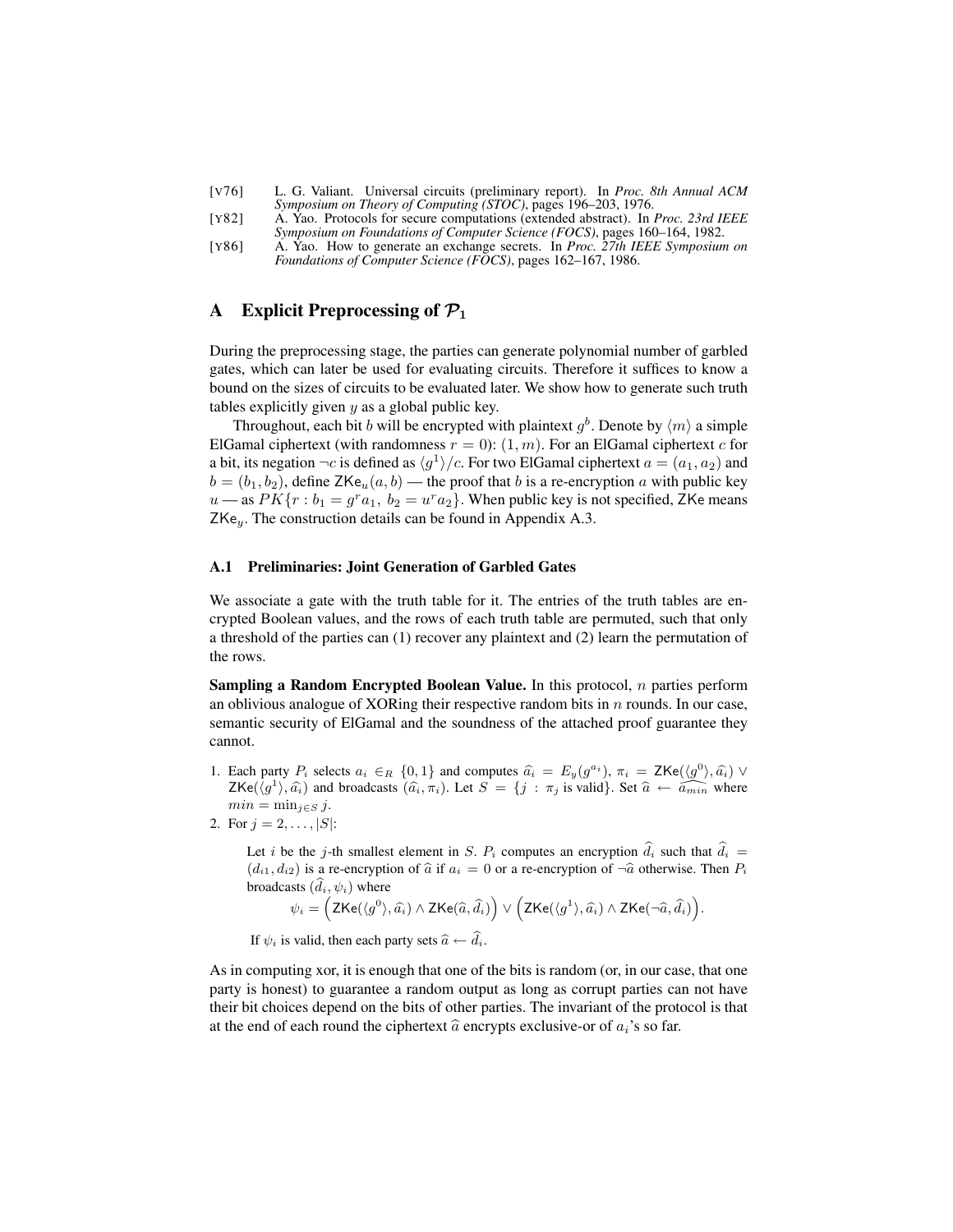Generating a Garbled IDENTITY Gate. First, run the procedure of sampling a random encrypted Boolean value. Let the output of the procedure is  $\hat{a}$ . The first row of an IDENTITY gate is  $\hat{a}$ , and the second row is computed by negating the value of  $\hat{a}$ .



#### Generating a Garbled NAND Gate.

- 1. Each party  $P_i$  selects  $a_i, b_i \in_R \{0,1\}$  and computes  $\hat{a}_i = E_y(g^{a_i}), \hat{b}_i = E_y(g^{b_i}), \pi_i =$ <br> $ZK_z((1,0), 0) \cup ZK_z((1,1), 0)$  and  $k = ZK_z((0,1), 0) \cup ZK_z((1,1), 0)$  and has dent- $ZKe(\langle g^0 \rangle, \widehat{a_i}) \vee ZKe(\langle g^1 \rangle, \widehat{a_i})$ , and  $\phi_i = ZKe(\langle g^0 \rangle, \widehat{b_i}) \vee ZKe(\langle g^1 \rangle, \widehat{b_i})$ , and broadcasts  $(\widehat{a_i}, \widehat{b_i}, \pi_i, \phi_i).$
- 2. Run the procedure of sampling random encrypted Boolean values with  $\hat{a}_i$ 's. Let  $\hat{a}$  be the output of the procedure. Let  $S = \{j : \pi_j \text{ and } \phi_j \text{ are valid}\}\.$  Set  $\widehat{b} \leftarrow \langle g^0 \rangle$  and  $\widehat{ab} \leftarrow \langle g^0 \rangle$ .
- 3. For  $j = 1, \ldots, |S|$ : Let i be the j-th smallest element in S.  $P_i$  computes encryptions  $\hat{d}_i$  and  $\widehat{e_i}$  such that
	- If  $b_i = 0$ , then  $\hat{d}_i$  is a re-encryption of  $\hat{b}$  and  $\hat{e}_i$  is a re-encryption of  $\hat{ab}$ .
	- If  $b_i = 1$ , then  $\hat{d}_i$  is a re-encryption of  $\hat{-b}$  and  $\hat{e}_i$  is a re-encryption of  $\hat{a}/\hat{a}b$ . Then  $P_i$ broadcasts  $(\hat{d}_i, \hat{e}_i, \psi_i)$  where  $\psi_i = \psi_i^0 \vee \psi_i^1$  for  $\psi_i^0 = \mathsf{ZKe}(\langle g^0 \rangle, \hat{b}_i) \wedge \mathsf{ZKe}(\hat{b}, \hat{d}_i) \wedge \mathsf{ZKe}(\hat{c}_i, \hat{d}_i)$  $ZK\mathsf{e}(\widehat{ab}, \widehat{e_i})$  and  $\psi_i^0 = ZK\mathsf{e}(\langle g^1 \rangle, \widehat{b_i}) \wedge ZK\mathsf{e}(\neg \widehat{b}, \widehat{d_i}) \wedge ZK\mathsf{e}(\widehat{a}/\widehat{ab}, \widehat{e_i})$ . If  $\psi_i$  is valid, then each party sets  $\hat{b} \leftarrow \hat{d}_i$  and  $\hat{ab} \leftarrow \hat{e}_i$ .

The invariant of the loop is that at the end of each round the ciphertext  $\hat{ab}$  encrypts exclusive-or of  $ab_i$ 's so far. After  $\hat{a}, \hat{b}, \hat{ab}$  are generated, each party  $P_i$  can complete the truth table, by locally negating the ciphertexts as described in the table.

| In $_L$       | $\ln_R$ | Out                               |  |  |
|---------------|---------|-----------------------------------|--|--|
| ã             | h       | ۱ab                               |  |  |
| â             | ۱b٠     | $ab \cdot (\neg \widehat{a})$     |  |  |
| $\widehat{a}$ | b       | $\hat{ab}$                        |  |  |
| $\hat{a}$     | ۱h      | $\widehat{a}\cdot \widehat{b}/ab$ |  |  |
| <b>NAND</b>   |         |                                   |  |  |

.

## A.2 Preliminaries: Jointly Recoverable Encrypted ElGamal Key Pairs

Verifiable ElGamal Encryption of Discrete Logarithm. To generate a jointly recoverable encrypted ElGamal key pair, we first introduce the following verifiable encryption of discrete logarithm.

Let  $\gamma := g^z$ . We want to encrypt z in a verifiable manner. Let  $z_i$  be the *i*-th rightmost bit of z for  $i \in [k]$ . The verifiable encryption is  $\hat{E}_y(z) = (\hat{z}_0, \dots, \hat{z}_{k-1}, \pi)$ , where  $\widehat{z}_i = E_y(g^{z_i \cdot 2^i})$  for  $i \in [\mathsf{k}]$ . The proof  $\pi$  is

$$
\Big(\bigwedge_{i=0}^{\mathsf{k}-1} \Big(\mathsf{ZKe}\big(\langle g^0 \rangle, \widehat{z_i}\big) \vee \mathsf{ZKe}\big(\langle g^{2^i} \rangle, \widehat{z_i}\big)\Big)\Big) \wedge \mathsf{ZKe}\Big(\langle \gamma \rangle, \prod_{i=0}^{\mathsf{k}-1} \widehat{z_i}\Big)
$$

When we get  $(g^{z_0 \cdot 2^0}, \dots, g^{z_{k-1} \cdot 2^{k-1}})$  by decrypting  $\hat{E}_y(z)$ , z can be extracted via exhaustive search in polynomial time in  $k$  because each  $z_i$  is a bit.

Note that the encryption scheme is homomorphic if we ignore the proof part. Multiplication of two verifiable encryptions  $\hat{E}_y(z) = (\hat{z}_1, \dots, \hat{z}_{k-1})$  and  $\hat{E}_y(w) = (\hat{w}_1, \dots, \hat{w}_{k-1})$ is defined as  $\hat{E}_y(z) \cdot \hat{E}_y(w) = (\hat{z}_1 \cdot \hat{w}_1, \dots, \hat{z}_{k-1} \cdot \hat{w}_{k-1})$ .

Generation of Jointly Recoverable Encrypted ElGamal Key Pairs. For simplicity, we omit the proof part of the verifiable encryption from the presentation below. Generation of a key pair can be done as follows:

1. Each party  $P_j$  runs ElGamal key generation and obtains  $(k_j, g^{k_j})$ . It broadcasts  $(g^{k_j}, \hat{E}_y(k_j))$ .